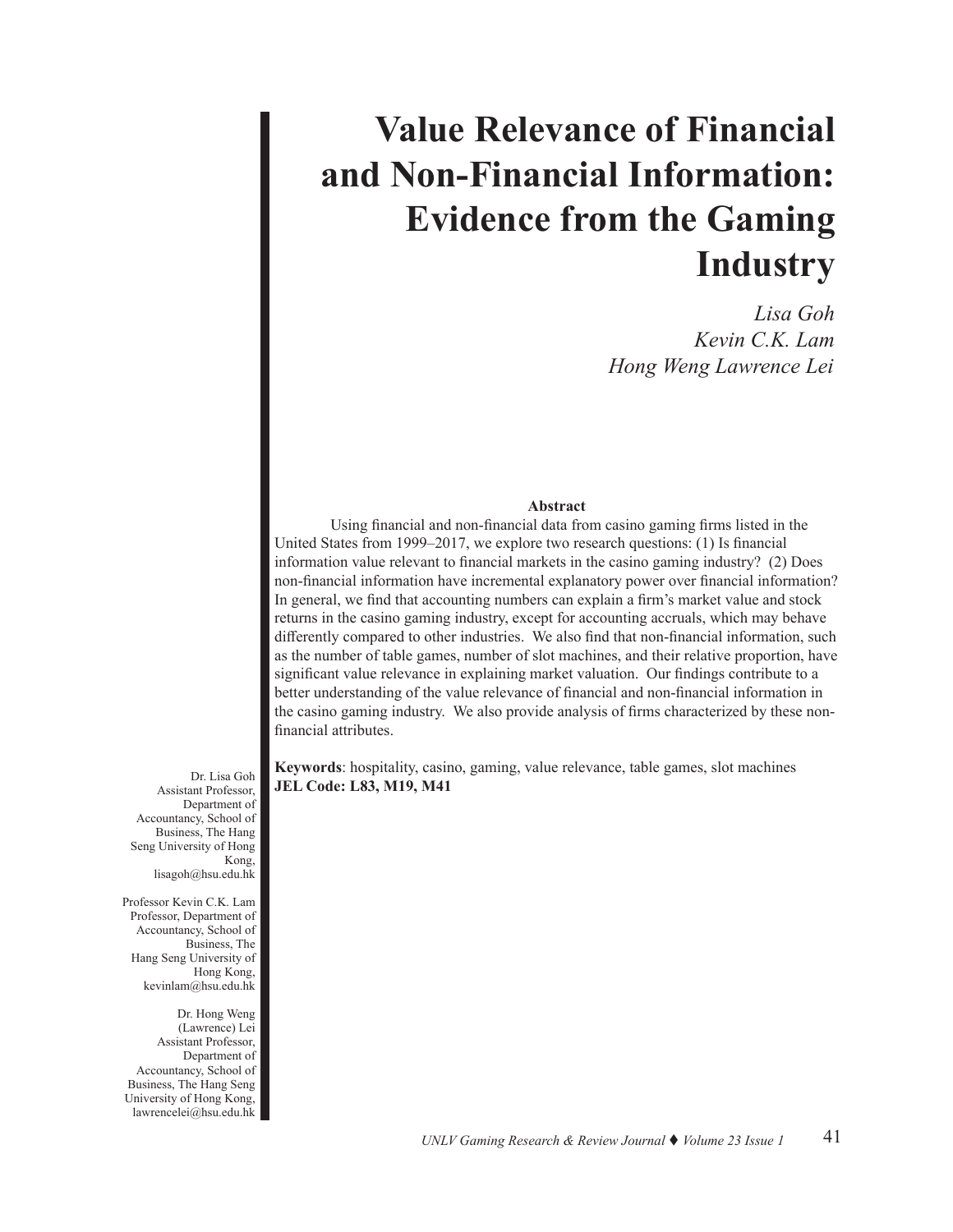Understanding how the stock markets use financial and non-financial information is of core importance to companies, investors, regulators, and other stakeholders. "Value relevance," or the ability of a firm's financial and non-financial information to explain and predict firm value and stock prices, is a key topic in accounting and financial research. Information is considered value relevant to investors if it informs their investment decision-making, and the relationships between information, firm value, and stock prices can also be informative for accounting standard-setters and financial regulators when implementing policy. In this study, we examine the power of financial and non-financial information to explain stock market valuation and stock returns in a subset of firms in the hospitality industry, namely casino gaming firms. Prior research in accounting and finance has examined the relationship between accounting information and stock market prices and returns (Francis & Schipper, 1999; Sami & Zhou, 2004) and found that primary financial information such as earnings, book value of assets, and cash flows contributes to explaining market values (Ou & Penman, 1989; Lev, 1989; Collins et al., 1997; Francis & Schipper, 1999; Lev & Zarowin, 1999; Landsman & Maydew, 2002). In addition, studies have found that accounting accruals have incremental explanatory power for market values and stock returns (Rayburn, 1986; Dechow, 1994; Barth et al., 1999).

Recent evidence indicates that financial information has become less value relevant over time, as business models evolve. Researchers have therefore started to examine the value relevance of non-financial information. Amir and Lev (1996) document that financial and non-financial information are complementary, and several studies even find that non-financial information is more relevant than financial information (Graham et al., 2001; Ittner & Larcker, 1998; Hughes, 2000; Riley et al., 2003).

In this study, we use both financial and non-financial measures from casino gaming firms that are publicly traded in the United States.<sup>1</sup> We study the casino gaming industry for several reasons. First, it contributes substantially to the national and regional economy. Gaming revenues in the U.S. were around \$115 billion in 2016, and are forecast to reach \$130 billion in 2019 (Lock, 2018). Second, there is a high level of idiosyncratic risk in the casino gaming industry; the role of casino gaming firms as quasi-financial firms raises the issue of whether their financial numbers can explain their stock values. Lastly, publicly listed casino gaming firms have long been classified as "sin" stocks whose activities are frowned upon and considered unethical or immoral; there is evidence of a consequent discounting of their share prices (Cheung & Lam, 2015). Thus, how the financial information of casino gaming firms is valued and trusted by financial markets may be different from the case of other firms.

Using data from casino gaming operators publicly listed in the United States from 1999 to 2017, we evaluate the usefulness of financial and non-financial information for market valuation and stock returns. Our financial variables include assets, liabilities, book value, earnings, accrual and cash flow from operations. As casino gaming revenues are generated from customer spending on table games and slot machines, we use the number of table games and slot machines as our major non-financial variables.

We find that financial measures, except for accrual numbers, have strong explanatory power for market valuation and market-adjusted returns in the casino gaming industry, which reflect a firm's stock market performance compared to that of a benchmark index. Our findings are of interest to accounting researchers because, while confirming the validity of most financial variables, unlike prior accounting research (Rayburn, 1986; Dechow, 1994; Barth et al., 1999; Barth et al., 2001), we find that accounting accruals are not value relevant to market valuation and stock returns in the casino gaming industry. One possible explanation is that a large proportion of casino gaming revenues are generated directly from cash spending by customers, and accruals, such as receivables from gamblers, are significantly lower than in other industries and may be priced differently.

<sup>1</sup> As revenues of the U.S. gaming industry come largely from casinos, we use these terms interchangeably, with casino revenues representing substantially all gaming revenues, excluding the video game industry.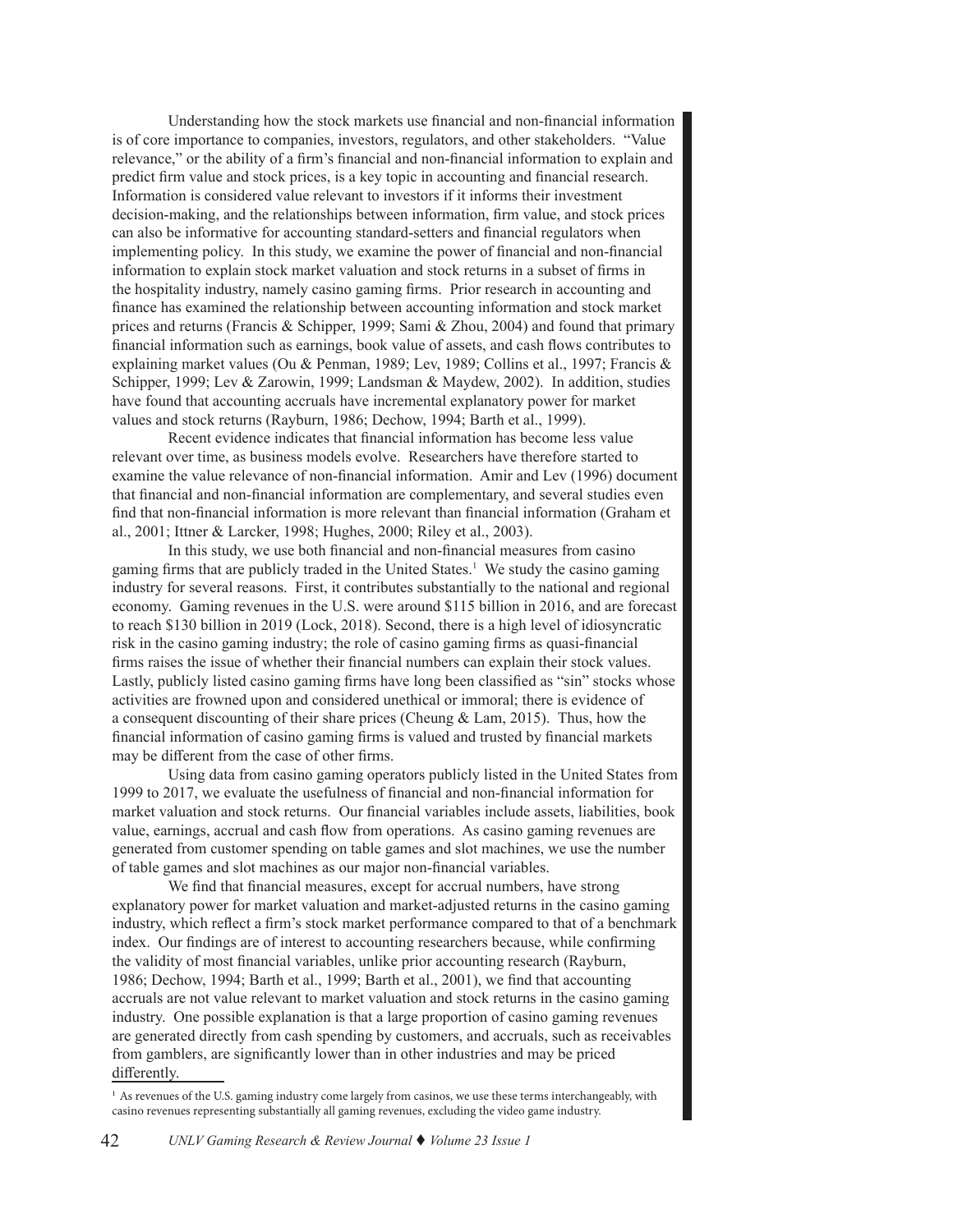#### *Value Relevance of Financial and Non-Financial Information*

In terms of non-financial variables, we find that the number of slot machines and number of gaming tables, and the ratio between them, have significant power in explaining stock market values, incremental to financial information. Even after financial variables are incorporated, market valuations are higher for casino gaming firms with more table games, fewer slot machines, and a higher ratio of gaming tables to slot machines. Our results are reasonable based on our survey of the casino gaming literature; Thalheimer and Ali (2008) find that the addition of table games to the gaming mix can significantly increase revenue. Recent evidence from the media also suggests that casinos are rebalancing away from slots towards table games (Heim, 2015). However, slot machines have become increasingly important in generating gaming revenues. For example, Boylan (2016) suggests that technological developments have led to increased revenue and efficiency from slot machines, offsetting some "economic challenges" from table games. However, our non-financial variables are significant primarily in explaining market valuation, and are only weakly related to stock returns. Hence, these non-financial variables are better able to explain variation in long-term patterns, rather than variations in annual returns.

As the first study of the value relevance of financial and non-financial information in the casino gaming industry, this study makes several contributions. First, we contribute to literature in accounting by studying the importance of financial and nonfinancial measures to stock prices in the casino gaming industry. We find that financial information is generally value relevant while accrual measures are not. We also find that non-financial variables in the casino gaming industry are generally value relevant in explaining market valuation. Both results are new. Second, we provide insights for hospitality management based on our study of our non-financial variables and their relationships with the underlying gaming operations.

# **Literature Review**

# **The Casino Gaming Industry in the United States**

Several regulatory changes have led to significant developments in the casino gaming industry (Eadington, 1999). Nevada's Corporate Gaming Act of 1969 allowed listed companies to hold gaming licenses for the first time. Subsequently, major hospitality firms such as Hilton, Holiday Inn, MGM, and Ramada entered the casino market. The period after 1988 saw a rapid expansion of casino gaming activities after the passing of the Indian Gaming Regulatory Act by Congress in 1988 (Eadington, 1999). Growth in the number of casinos and gaming opportunities has continued in recent years, including both online and land-based gaming (Huber, 2015). Commercial casinos now exist in 24 states (American Gaming Association, 2015) and Native Americanoperated casino gaming facilities now exist in 28 states. Industry estimates suggest that commercial casinos provide up to 350,000 jobs and have a wider economic impact of \$240 billion (American Gaming Association, 2016), illustrating the economic significance of the casino gaming industry.

#### **Economic Costs and Benefits of the Casino Gaming Industry**

Research has examined the economic benefits and costs of casino gaming development. First, in terms of benefits, casinos "yield positive economic benefits on net to [their] host economy" (Rose and Associates, 1998), including job creation (Regional Economics Applications Laboratory, 2003; Morse & Goss, 2007; Eadington, 1999), and increased government revenues through gaming taxes, which can be used for public services to benefit local citizens (Williams et al., 2011; Eadington, 1999). The economic costs associated with an increased number of casino gaming facilities include regulatory costs, infrastructural upgrades, and social costs (Williams et al., 2011). Regulatory costs are the cost of government oversight over gaming operations. Infrastructure costs relate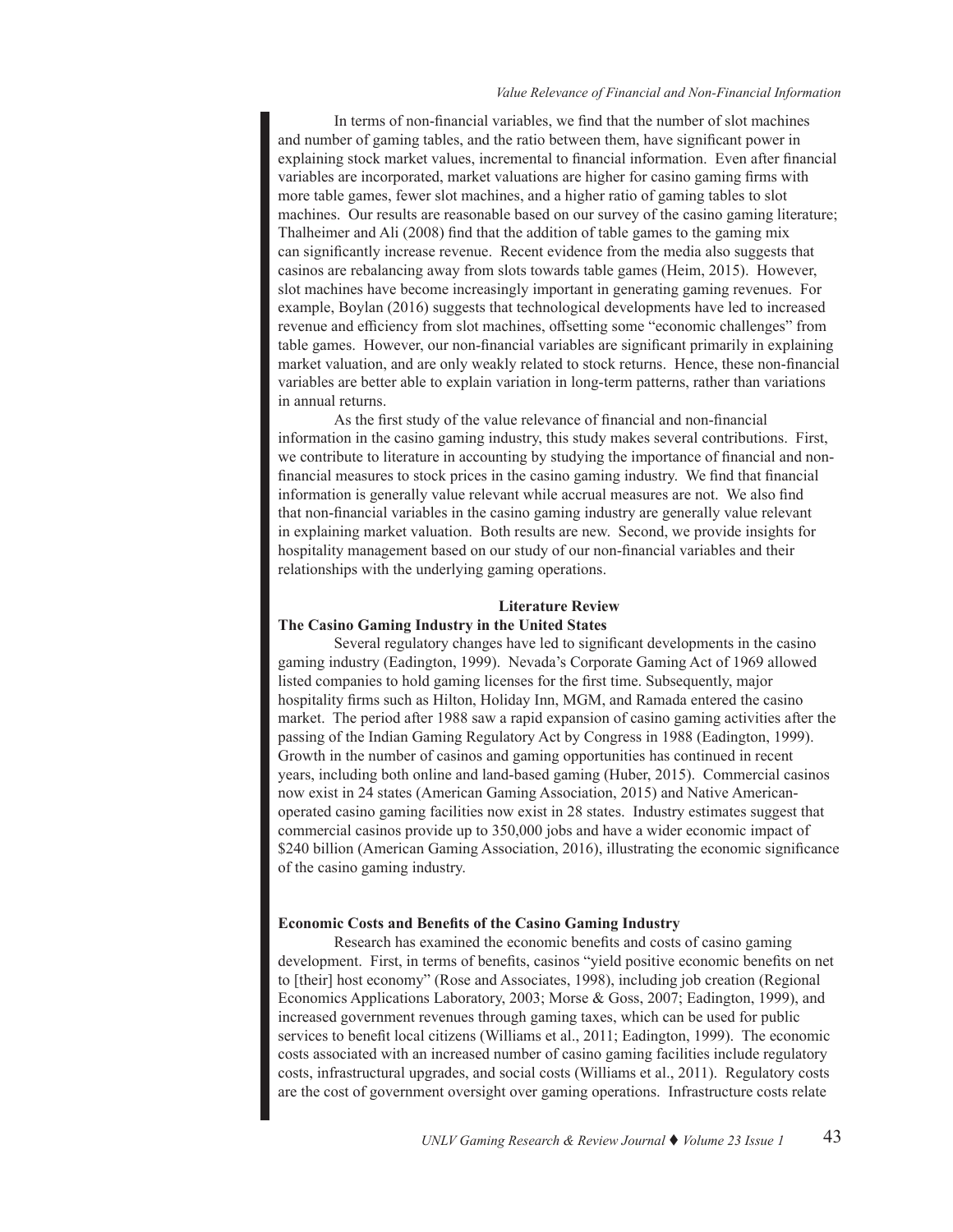to infrastructure upgrades when new casino gaming facilities are introduced (e.g. public transportation, police and emergency services, roads, water services, sewage treatment). The most well-known social cost associated with casinos is the possibility of problematic gambling (addiction), which can lead to mental health issues, bankruptcy, and divorce, and related problems.

In the casino gaming industry, gaming revenues derive primarily from two sources: table games and slot machines. Overall, table games are likely to contribute more to total gaming revenues, as the value of bets placed at table games is much larger than at slot machines. For example, Siu and Eadington (2009) find that table games generate much higher revenue and profit per square foot utilization, compared to slot machines. They also find that table games generate a substantially higher proportion of revenue for casinos in Macau than in Europe and North America, providing evidence of international variations in sources of revenue generation. However, Boylan (2016) suggests that technological developments have led to significant increases in slot machine revenue-generation over time. Evidence also suggests that, to some degree, revenues from tables and slots are inversely related. Thalheimer and Ali (2008) find that revenue from slot machines increases with the number of slot machines, but decreases with the number of table games, based on a sample of 27 racinos and riverboat casinos in the Midwestern United States.

Researchers have also examined non-gaming revenues generated by casino gaming operators. Competition due to legalization of gambling and the increasing number of casinos in the U.S. means that non-gaming facilities are important as a source of revenue-generation. The prior literature on these non-gaming revenues suggests that the wider customer experience plays an important role in determining the revenues and profitability of hotel-casino resorts (Suh, 2011; Tanford & Suh, 2012). Anecdotal evidence from industry executives also suggests that senior managers view investment in these non-gaming facilities as important in attracting customers and increasing gaming revenues (Brinkerhoff-Jacobs, 2015).

#### **Value Relevance of Financial and Non-Financial Information**

A well-established body of research in the accounting literature has investigated the importance of both financial and non-financial information to stock market prices. This body of research measures the informativeness of accounting information concerning market value and returns, i.e. the explanatory power of financial statements (namely earnings, cash flows, and book value) for market prices. This helps investors assess the informativeness of financial statements in their investment decisions; the higher the value relevance, the more investors can rely on financial statements when making investment decisions (Francis & Schipper, 1999; Sami & Zhou, 2004). However, researchers have found mixed results on the stability of financial statement value relevance over time. Lev (1989) suggests that the quality of the information content matters to stock prices, and that the informativeness of financial statements declines with lower quality information. For example, accounting standards allow for some intangible assets, but the cost and value of these intangible assets cannot be fully recognized and measured by traditional reporting models (Lev & Zarowin, 1999).

Accounting standards in the U.S. impose a standardized set of rules on businesses, regardless of business model. As a result, the ability of accounting information to fully reflect a firm's condition is constrained. Thus, researchers have investigated the impact of non-financial measures on stock prices. Amir and Lev (1996) find that for firms in the wireless industry, including non-financial measures improves the informativeness of financial measures, suggesting that financial and non-financial information are complementary. Ittner and Larcker (1998) find that a customer satisfaction measure is useful in explaining financial performance and stock prices. Riley et al. (2003) find that several non-financial measures are value relevant for the airline industry, such as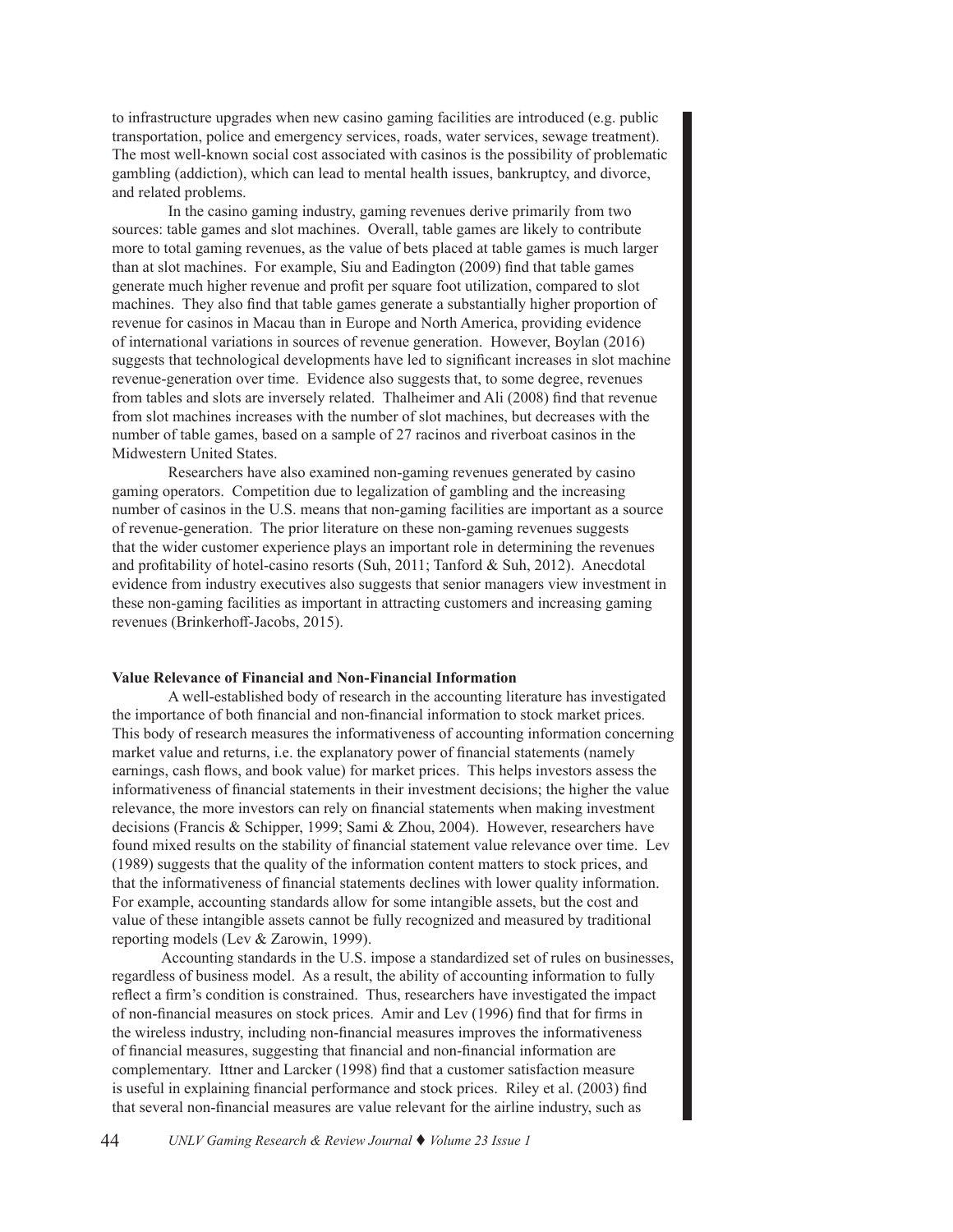### *Value Relevance of Financial and Non-Financial Information*

load factor, available capacity, and market share. Hughes (2000) finds that air pollution measures are value relevant in explaining the market value of equity for electricity utility firms. Graham et al. (2001) find that non-financial measures of Internet usage, like unique users for service companies, and page views for e-retailers and content or community firms, are more value relevant than other non-financial variables. Singal (2012) suggests that consumer sentiment, i.e. confidence in the economy, affects stock returns in the hospitality industry.

# **Accounting and Financial Research in the Casino Gaming Industry**

Accounting and financial research specific to the casino gaming industry is scarce and has largely concentrated on investment risk. In the decade before 2007, a significant growth trend in both revenue and stock price was observed in the casino industry, but right after 2007 revenue and stock price in the casino industry started to decline due to recession (Repetti & Kim, 2010). Using financial data on casino gaming operators from 1992–1994, Gu and Kim (1998) find that over 90% of investment risk in the casino gaming industry is unsystematic. Casino gaming stocks also have higher abnormal returns and variability than stocks of non-casino firms (Cheung & Lam, 2015), with IPOs that tend to underperform (Borghesi et al., 2015). Gu and Kim (1998) evaluate different financial ratios and find that only asset turnover ratio is significantly negatively related to beta, while other ratios have no statistically significant correlation. The findings of Repetti and Kim (2010) are somewhat consistent with those of Gu and Kim (1998). They find that the asset turnover ratio is significantly related to beta during times of recession. Repetti and Kim (2010) also find that liabilities as a percentage of assets are significantly positive during recession, suggesting that gaming companies are very sensitive to economic downturn. Thus, gaming firms need to be careful to manage their debts during recession, due to the associated financial risk. Repetti and Kim (2010) find that other financial ratios such as the quick ratio, return on assets, and EBIT growth rate are insignificant determinants of beta. We are not aware of any prior research on the informativeness of financial or non-financial information in the casino gaming industry, even though its "non-traditional" business model suggests that non-financial measures may be particularly informative to investors.

# **Research Design**

#### **Sample Selection**

Our sample consists of all U.S.-listed firms in the Compustat database with returns data from CRSP, that reported gaming-related revenues for the period 1999 to 2017, the most recently available year at the time of data collection. We identify 38 casino gaming operators with the required data in Compustat. We delete four firms that are primarily manufacturers of slot machines, rather than gaming operators. A further 14 firms are missing returns data, resulting in a final sample of 20 firms for analyse of returns.2 We delete firms with negative equity value, as they are not going concern operations, and winsorize outliers at the  $1<sup>st</sup>$  and 99<sup>th</sup> percentiles. We apply a panel data approach and examine cross-sectional (subscript *j*) and time series data (subscript *t*), for the period from 1999, the first year for which industry-specific data for casino gaming firms are available, until 2017. Our final sample consists of 244 firm-years from 20 unique firms. Appendix A lists the 20 casino gaming firms and the number of years that each firm appears in our sample.

#### **Hypothesis Development**

The first objective of our study is to examine how established models of valuation apply to the casino gaming industry. In general, empirical evidence thus far from the accounting and finance literature has established significant relationships

<sup>2</sup> Non-financial measures for the casino gaming industry can be found on Compustat's Capital IQ data set under "Industry-specific annual" data (S&P, 2008).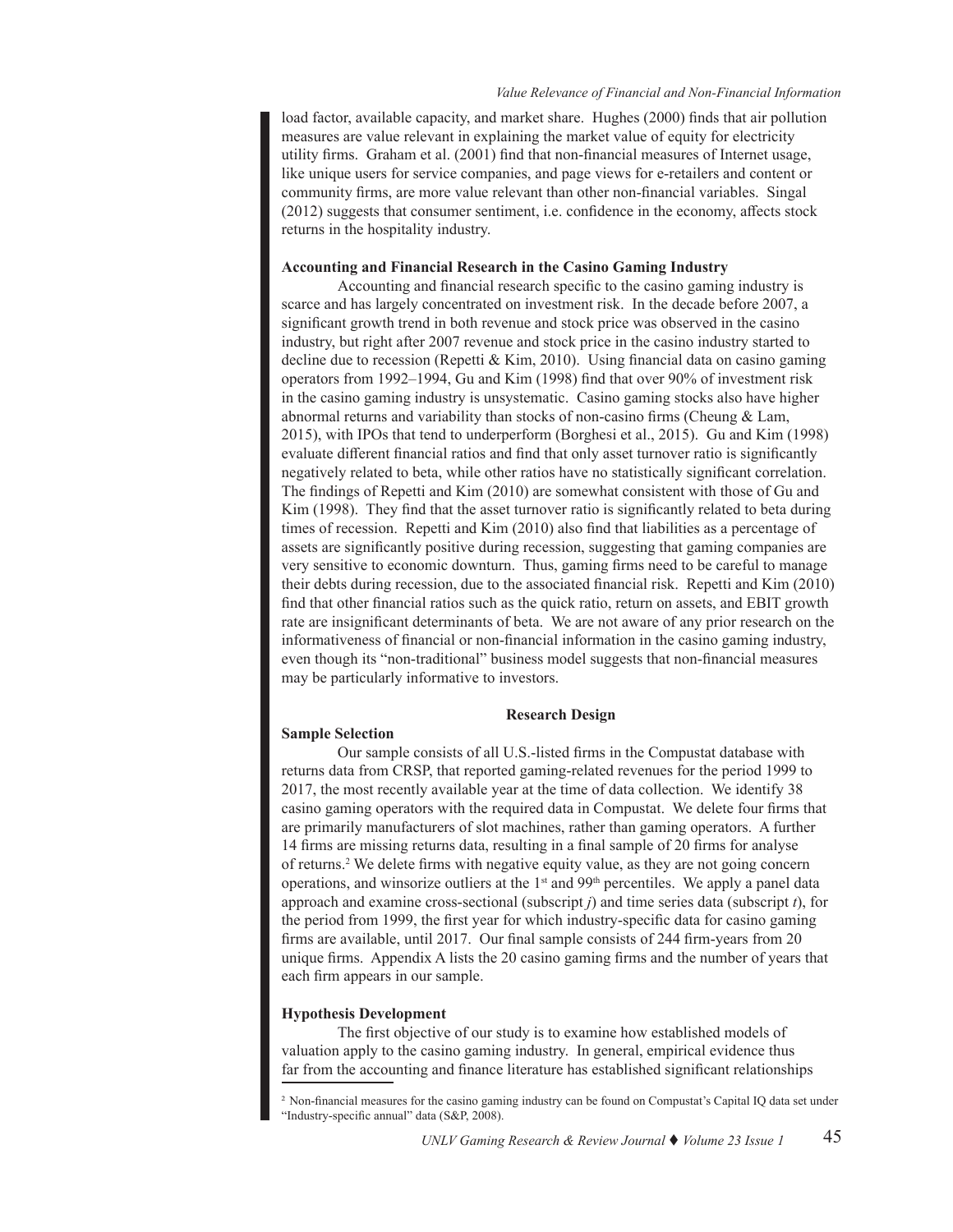between financial information (positively with assets, earnings, book value of equity, accruals, and cash flows, and negatively with liabilities) and market valuation (Collins et al., 1997; Francis & Schipper, 1999; Landsman & Maydew, 2002). However, as noted earlier, researchers have also suggested that this simple characterization is not applicable to all industries, as specific industry characteristics may lead investors to rely differently on financial information, and on non-financial information to complement or contextualize financial information (Amir & Lev, 1996; Riley et al., 2003). Moreover, casino gaming firms may behave somewhat differently from other firms, as they have higher abnormal returns and higher idiosyncratic risk, which suggests that investors rely on more firm-specific information (Cheung & Lam, 2015). Here, we adopt a baseline analysis using financial variables from prior research (earnings, book value of equity, assets, liabilities, accruals, and cash flows), and predict that the market's use of *financial information* will behave in a manner similar to other industries, and that *all* of these variables are value relevant to equity prices and stock market returns. We predict positive relationships with earnings, book value of equity, assets, accruals, and cash flows, and a negative relationship with liabilities; our hypothesis is stated as follows:

*H1: Accounting information is value relevant to equity market values and stock market returns in the casino gaming industry.* 

We then examine whether non-financial information provides incremental information content to markets in valuing casino gaming firms. Researchers including Amir and Lev (1996), Ittner and Larcker (1998), and Riley et al. (2003) find that nonfinancial information has additional explanatory power in predicting market values and returns, complementing financial information. Therefore, including non-financial information in a valuation model may be superior to using financial information alone. For casino gaming firms, our non-financial measures include the number of table games, number of slot machines, table game to slot machine ratio, and relative importance of each in the casino's operations. We expect non-financial information to be incrementally value relevant over financial information. However, we make no directional prediction for these variables. We develop our second hypothesis as follows:

> *H2: Non-financial information is incrementally value relevant to market prices and stock returns in the casino gaming industry.*

#### **Regression Models**

To test H1, we adopt the model of Francis and Schipper (1999) and Sami and Zhou (2004) to measure the power of financial information to explain market values and stock returns. We estimate the following regression models to examine the explanatory power of assets and liabilities (Model 1A) and book value of equity and earnings (Model 2A) for market values, as follows:

*Power of assets and liabilities to explain market value*  $MV_PS_{j,t} = \alpha_{0,t} + \alpha_{1,t} ASSET_PS_{j,t} + \alpha_{2,t} ILAB_PS_{j,t}$  (1A)

Power of book value of equity and earnings to explain market value  
MV\_LBV<sub>*i,t*</sub> = 
$$
\beta_{0,t} + \beta_{1,t}
$$
BV\_LBV<sub>*i,t*</sub> +  $\beta_{2,t}$ EARN\_LBV<sub>*i,t*</sub> (2A)

where  $MV\_PS_{i,t}$  is the market value per share for company *j* at the end of year *t*, ASSET PS<sub>*j*</sub> and LIAB\_PS<sub>*j*</sub> are the book value of assets and liabilities per share, respectively,  $M_V^T LBV_{i,t}$  is the market value of equity,  $BV_L^T LBV_{i,t}$  is the book value of equity, and EARN\_LBV<sub>*it*</sub> is earnings before extraordinary items. MV\_LBV<sub>it</sub>, BV\_LBV<sub>it</sub>, and EARN\_LBV*j,t* are deflated by the book value of equity at the end of year *t−1* (i.e. the lagged book value of equity). We expect a positive coefficient for ASSET PS<sub>j</sub>, and a negative coefficient for LIAB\_PS<sub>*i,t*</sub></sub>, and positive coefficients for both BV\_LBV<sub>*i*t</sub></sub> and EARN\_LBV<sub>it</sub>. Appendix B presents definitions of all variables.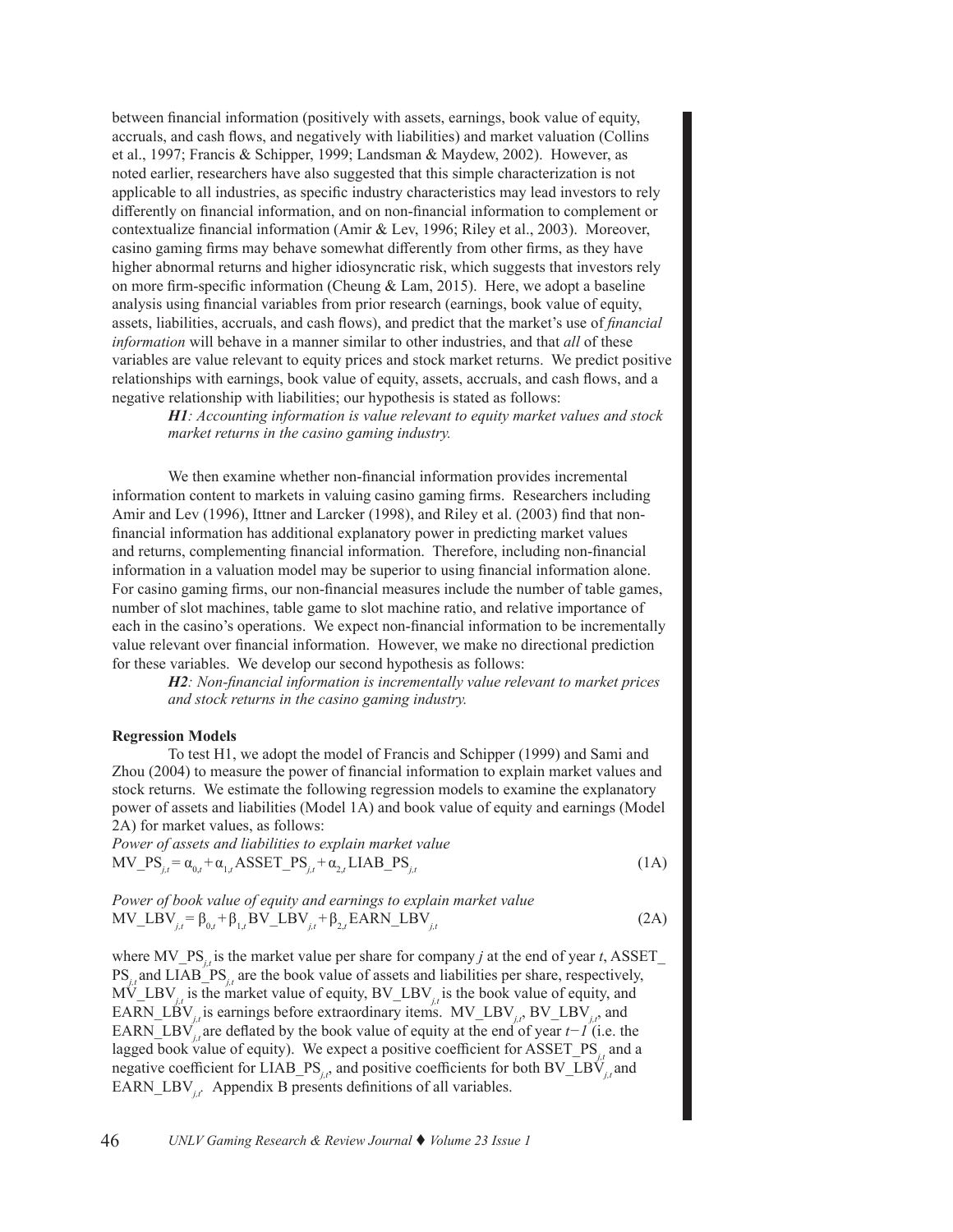To examine the explanatory power of earnings and changes in earnings (Model 3A) and accruals and cash flows (Model 4A) for stock returns,<sup>3</sup> we estimate the following regression models:

Power of earnings and change in earnings to explain returns  

$$
RET_{j,t} = \varepsilon_{0,t} + \varepsilon_{1,t} \Delta EARN\_LMV_{j,t} + \varepsilon_{2,t} EARN\_LMV_{j,t}
$$
 (3A)

Power of accruals and cash flow to explain returns  
\n
$$
RET_{j,t} = \pi_{0,t} + \pi_{1,t} ACCR_LMN_{j,t} + \pi_{2,t} CFO_LMN_{j,t}
$$
\n(4A)

where  $\text{RET}_{i,t}$  is the cumulative market-adjusted return for company *j* for the 12 months ending three months after the end of fiscal year, <sup>4</sup> ΔEARN\_LMV*j,t* is the change in earnings before extraordinary items, and EARN\_LMV*j,t* is the earnings before extraordinary items. Our accruals measure, ACCR\_LMV<sub>j,t</sub>, is defined as (ΔCA – ΔCash)  $-(\Delta CL - \Delta STD - \Delta TP) - DEP$ , following Aboody et al. (2002), where  $\Delta CA$  is the change in current assets, ΔCash is the change in cash and cash equivalents, ΔCL is the change in current liabilities, ΔSTD is the change in debt included in current liabilities, ΔTP is the change in tax payable, and DEP is the depreciation and amortization expense. CFO $\text{LMV}_{i}$  is defined as the cash flow from operating activities. LMV denotes variables deflated by the market value of equity at the end of year *t−1* (lagged market value of equity). We expect positive coefficients on ΔEARN\_LMV<sub>*i*</sub>, EARN\_LMV<sub>*i*</sub>, ACCR\_ LMV $_{it}$ , and CFO\_LMV $_{it}$ .

The preceding models include only financial measures. To test H2, which focuses on the incremental relevance of non-financial measures, we estimate variations of the models adding non-financial variables specific to the casino gaming industry. First, to estimate market value per share, we add two non-financial measures: LogNSLOTS, the logarithmic (base 10) transformation of the number of slot machines, and LogNTABLES, the logarithmic (base 10) transformation of the number of table games. We specifically examine these two measures because casinos generate revenues directly from table games and slot machines. We extend Models 1A and 2A as follows:

*Power of assets, liabilities, slot machines, and table games to explain market value*  $MV\_PS_{j,t} = \alpha_{0,t} + \alpha_{1,t} ASSET\_PS_{j,t} + \alpha_{2,t} LIAB\_PS_{j,t} + \alpha_{3,t} LogNSLOTS_{j,t} +$  $\alpha_{4,t}$ LogNTABLES<sub>*j,t*</sub></sub> (1B)

*Power of book value, earnings, slot machines, and table games to explain market value*  $MV\_LBV_{j,t} = β_{0,t} + β_{1,t}BV\_LBV_{j,t} + β_{2,t}EARN\_LBV_{j,t} + β_{3,t}LogNSLOTS_{j,t} +$  $\beta_{4}$ *L*ogNTABLES<sub>*it*</sub> LogNTABLES *j,t* (2B)

We expect the coefficient signs of the financial variables in Models 1B and 2B to be consistent with those in Models 1A and 2A. As noted earlier, for the non-financial variables LogNTABLES and LogNSLOTS, we make no directional predictions, but expect the coefficients to be significant.

Similarly, when examining stock returns, we also modify the models to include non-financial variables as follows, and expect the coefficient of these variables to be

<sup>&</sup>lt;sup>3</sup> Market-adjusted returns refer to the raw stock market return of an individual firm, less the return of a benchmark index over the same period. In this paper, the cumulative abnormal return is calculated as the sum of a firm's daily market-adjusted stock return over the 12-month period, ending three months after the fiscal yearend.

⁴ We calculate our return ending three months after the fiscal year end following the method of Lam et al. (2013). This allows for the lag between the fiscal year end date and the release and filing of audited year-end financial statements, which must be filed within 60-90 days of the fiscal year-end (SEC, 2016), depending on the size of the issuer.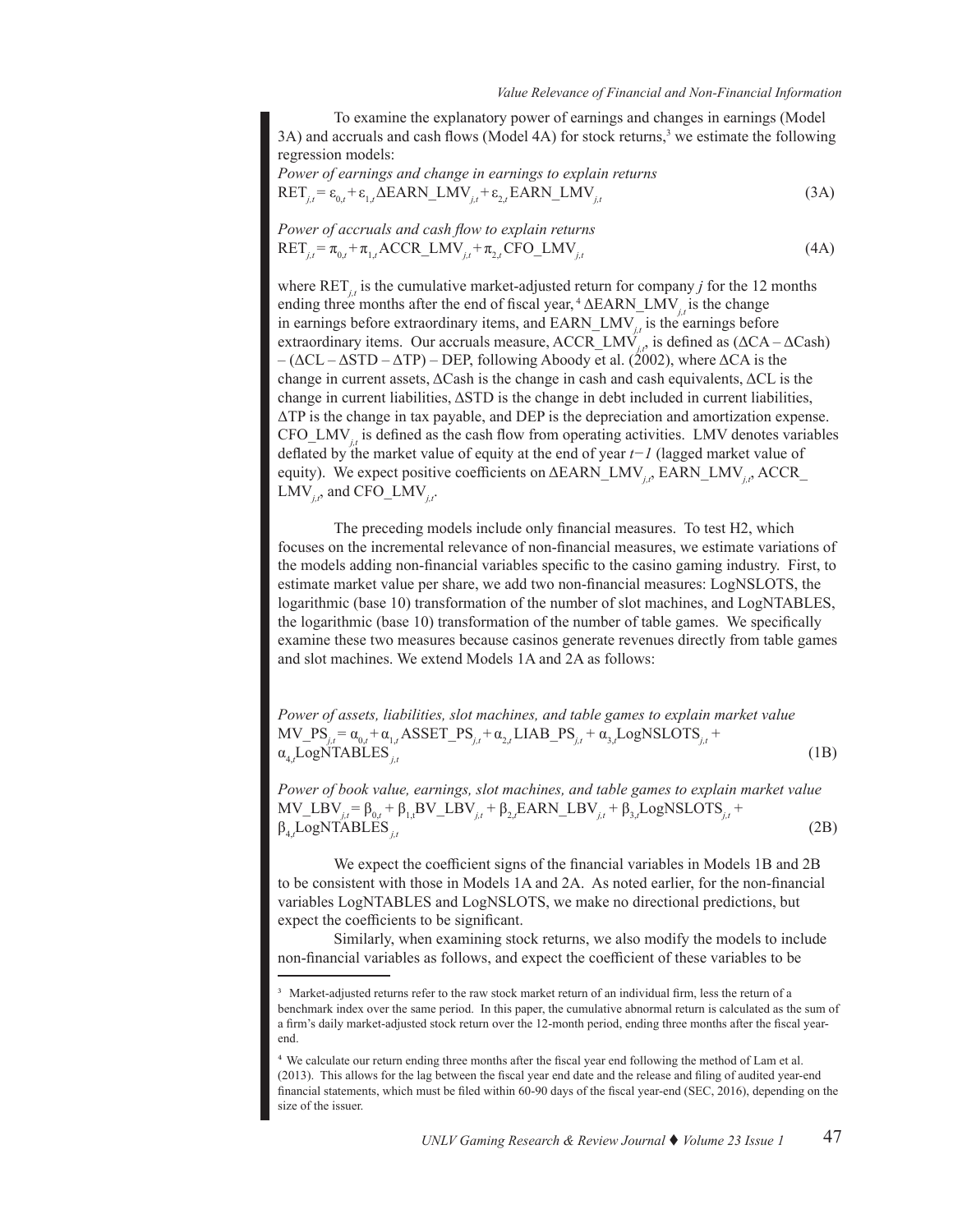significant: *Power of earnings, change in earnings, slot machines, and table games to explain returns*  $RET_{j,t} = \varepsilon_{0,t} + \varepsilon_{1,t} \Delta EARN\_LMV_{j,t} + \varepsilon_{2,t} EARN\_LMV_{j,t} + \varepsilon_{3,t} LogNSLOTS_{j,t} +$  $\varepsilon_{4,t}$ LogNTABLES<sub>*j,t*</sub> (3B)

*Power of accruals, cash flow, slot machines, and table games to explain returns*  $RET_{j,t} = \pi_{0,t} + \pi_{1,t} ACCR\_LMV_{j,t} + \pi_{2,t} CFO\_LMV_{j,t} + \pi_{3,t} LogNSLOTS_{j,t} +$  $\pi_{4,t}$  LogNTABLES<sub>*j,t*</sub> (4B)

Furthermore, to test for non-linear effects, we include the interaction term (LogNSLOTS × LogNTABLES) of the number of table games and number of slot machines in Models 1–4, to form Models 1C–4C. In Models 1D–4D, we replace the log of the number of table games and the log of the number of slot machines with the ratio between them, TABLE\_SLOT\_RATIO, calculated as the number of gaming tables divided by the number of slot machines. In Models 1E–4E we add TABLE\_SLOT RATIO\_SQ, which is the squared term of TABLE\_SLOT\_RATIO, to examine the potential nonlinear effect.

#### **Empirical Results**

Table 1 provides descriptive statistics for the financial, non-financial, and gaming variables used in our regression models. Our sample casino gaming operators have a mean market price of approximately \$21 per share, ranging from 75 cents to \$141.49. The mean value of assets and liabilities per share are \$30.83 and \$22.21, respectively, for a net positive asset value of approximately \$8 per share. Among the non-financial variables, the mean number of table games is 398 and the mean number of slot machines is 8,864. Firms in our sample have a minimum of 4 gaming tables and 191 slot machines. The mean value of the ratio of table games to slot machines (TABLE\_ SLOT RATIO) is 4.921. That is, for every 100 slot machines, there are approximately 4.9 table games. Table 2 provides descriptive statistics of the number of slot machines and table games by year from 1999 to 2017.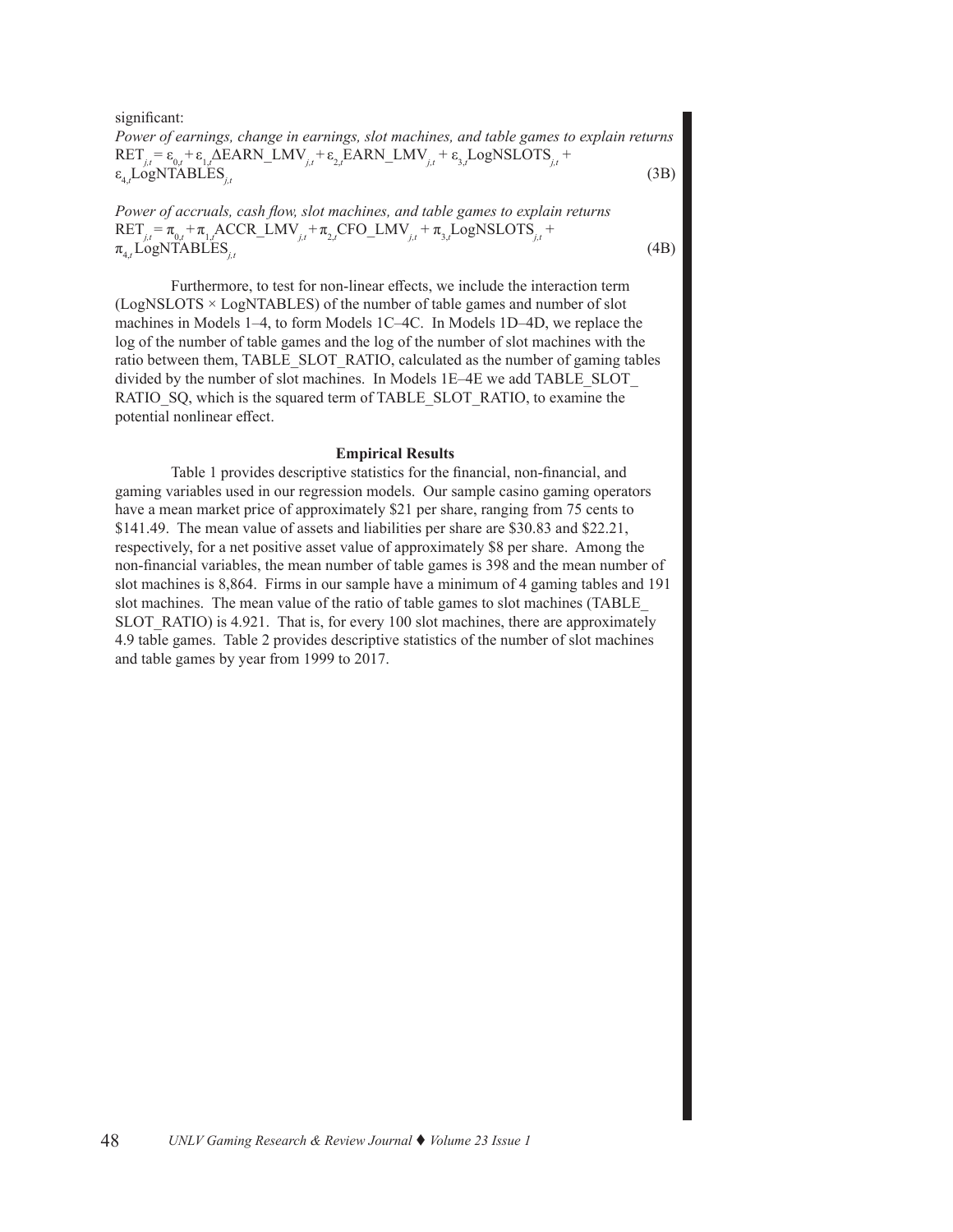| Variable                | N   | Mean   | Median   | Std. Dev. | Min      | Max     |
|-------------------------|-----|--------|----------|-----------|----------|---------|
|                         |     |        |          |           |          |         |
| Dependent variables     |     |        |          |           |          |         |
| MV PS                   | 244 | 21.800 | 12.360   | 25.426    | 0.750    | 141.490 |
| MV LBV                  | 244 | 4.449  | 2.161    | 10.879    | 0.234    | 109.945 |
| <b>RET</b>              | 244 | 0.140  | 0.105    | 0.564     | $-2.019$ | 2.694   |
| Independent variables   |     |        |          |           |          |         |
| <b>ASSET PS</b>         | 244 | 30.829 | 25.548   | 26.937    | 0.980    | 136.630 |
| <b>LIAB PS</b>          | 244 | 22.207 | 16.548   | 22.427    | 0.259    | 110.966 |
| BV LBV                  | 244 | 1.292  | 1.072    | 2.012     | $-1.223$ | 21.285  |
| <b>EARN LBV</b>         | 244 | 0.328  | 0.232    | 0.849     | $-2.311$ | 6.082   |
| <b>EARN LMV</b>         | 244 | 0.168  | 0.110    | 0.264     | $-0.589$ | 2.114   |
| <b>AEARN_LMV</b>        | 244 | 0.004  | $-0.005$ | 0.295     | $-1.922$ | 2.107   |
| <b>ACCRUAL LMV</b>      | 244 | 0.298  | 0.171    | 0.518     | $-0.984$ | 3.496   |
| CFO LMV                 | 244 | 0.204  | 0.151    | 0.226     | $-0.296$ | 1.183   |
| Non-financial variables |     |        |          |           |          |         |
| <b>NSLOTS</b>           | 244 | 8864.4 | 3500.0   | 9762.8    | 191.0    | 41136.0 |
| <b>NTABLES</b>          | 244 | 398.1  | 92.5     | 569.8     | 4.0      | 2735.0  |
| LogNSLOTS               | 244 | 3.655  | 3.544    | 0.547     | 2.281    | 4.614   |
| LogNTABLES              | 244 | 2.122  | 1.966    | 0.714     | 0.602    | 3.437   |
| TABLE SLOT RATIO        | 244 | 4.921  | 2.552    | 6.203     | 0.324    | 29.507  |
| TABLE SLOT RATIO SO     | 244 | 62.541 | 6.511    | 153.431   | 0.105    | 870.655 |

Table 1 *Descriptive Statistics*

Table 2

|  | Descriptive Statistics of NSLOTS and NTABLES by Year |  |
|--|------------------------------------------------------|--|
|--|------------------------------------------------------|--|

|      |        | <b>NSLOTS</b> |        |      | <b>NTABLES</b>           |       |
|------|--------|---------------|--------|------|--------------------------|-------|
| Year | Mean   | Min           | Max    | Mean | Min                      | Max   |
| 1999 | 4,960  | 608           | 17,136 | 147  | 8                        | 539   |
| 2000 | 7,325  | 858           | 28,546 | 232  | 15                       | 1,135 |
| 2001 | 7,577  | 1050          | 28,779 | 220  | 11                       | 1,120 |
| 2002 | 8,484  | 1099          | 25,928 | 234  | 11                       | 1,017 |
| 2003 | 8,309  | 1103          | 26,439 | 229  | 11                       | 1,101 |
| 2004 | 8,529  | 1186          | 24,809 | 234  | 7                        | 1,050 |
| 2005 | 9,229  | 1158          | 39,175 | 308  | 7                        | 1,638 |
| 2006 | 8,955  | 195           | 41,136 | 330  | $\overline{4}$           | 1,761 |
| 2007 | 8,187  | 195           | 36,686 | 367  | 4                        | 1,956 |
| 2008 | 8,762  | 195           | 35,735 | 377  | $\overline{4}$           | 1,928 |
| 2009 | 8,921  | 195           | 34,966 | 376  | 4                        | 1,985 |
| 2010 | 8,596  | 191           | 30,465 | 437  | $\overline{\mathcal{L}}$ | 2,070 |
| 2011 | 8,747  | 191           | 29,673 | 449  | $\overline{4}$           | 2,080 |
| 2012 | 9,569  | 718           | 33,115 | 475  | 15                       | 1,830 |
| 2013 | 10,391 | 558           | 37,083 | 585  | 10                       | 2,380 |
| 2014 | 10,398 | 577           | 37,083 | 627  | 15                       | 2,530 |
| 2015 | 10,260 | 718           | 37,083 | 630  | 30                       | 2,542 |
| 2016 | 9,189  | 1070          | 31,006 | 610  | 25                       | 2,735 |
| 2017 | 9,333  | 1133          | 24,460 | 904  | 52                       | 1,699 |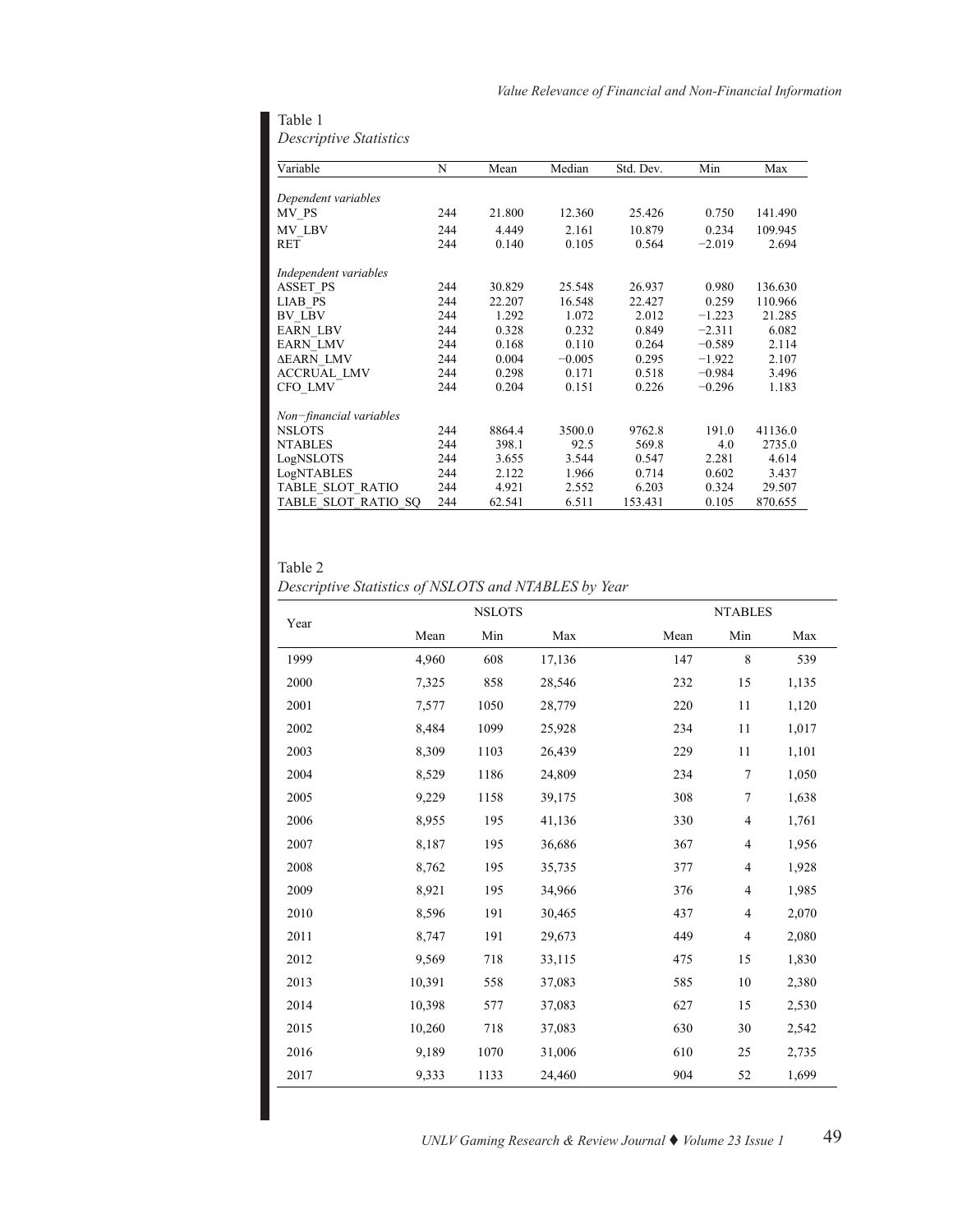A table matrix of correlation coefficients between key regression variables is provided in the Online Appendix, which is available upon request to the corresponding author. The top and bottom diagonal provide Spearman and Pearson correlation coefficients, respectively. In the discussion that follows, we refer to Pearson correlations for continuous variables and Spearman correlations for discrete variables. First, the correlations among the market valuation variables (MV\_PS, MV\_LBV, ASSET PS, LIAB PS, BV\_LBV, EARN\_LBV, EARN\_LMV, ACCRUAL\_LMV, and CFO\_LMV) are generally highly significant and positive. Second, among the variables in the returns models, the correlations between annual returns (RET) and financial variables are often not significant. This suggests that our financial variables may be more capable of explaining market valuation than of explaining stock returns. Third, for non-financial variables, both LogNTABLES and LogNSLOTS are positively correlated, and are significantly and positively correlated with MV\_PS, ASSET\_PS, LIAB\_PS, EARN\_LBV, and ΔEARN\_LMV. However, while TABLE\_SLOT\_RATIO is significantly and positively correlated with MV\_PS, it is negatively correlated with EARN\_LMV, ΔEARN\_LMV and ACCRUAL\_LMV. We note that the non-financial variables, LogNTABLES, LogNSLOTS, and TABLE\_SLOT\_RATIO, are highly correlated with each other (correlations from .52 to .81). All of the correlations are reasonable and consistent with those in the literature. In the design of our regression analysis, we gauge the effect of multicollinearity, which may lead to the wrong sign or wide swings in parameter estimates (Greene, 1993). For this reason, we estimate the effect of TABLE\_SLOT\_RATIO separately from LogNTABLES and LogNSLOTS.

Table 3

| Value Relevance of Financial Information (MV_PS) |  |  |
|--------------------------------------------------|--|--|
|                                                  |  |  |

| Variable                 | MV PS        | MV PS         | MV PS        | MV PS                 | MV PS                  |
|--------------------------|--------------|---------------|--------------|-----------------------|------------------------|
|                          | (1A)         | (1B)          | (1C)         | (1D)                  | (1E)                   |
| Intercept                | $-0.8641$    | 55.3657***    | 33.2854      | $-8.6675**$           | $-3.4976$              |
|                          | $(-0.20)$    | (3.51)        | (1.38)       | $(-2.13)$             | $(-0.78)$              |
| <b>ASSET PS</b>          | $1.2337***$  | 1.3919***     | 1.3937***    | 1.3375***             | 1.3370***              |
|                          | (7.62)       | (8.56)        | (8.58)       | (8.59)                | (8.750)                |
| <b>LIAB PS</b>           | $-0.7451***$ | $-0.8792***$  | $-0.8607***$ | $-0.8934***$          | $-0.8943***$           |
|                          | $(-4.03)$    | $(-4.81)$     | $(-4.70)$    | $(-5.03)$             | $(-5.10)$              |
| LogNSLOTS                |              | $-22.4915***$ | $-14.9489*$  |                       |                        |
|                          |              | $(-3.64)$     | $(-1.71)$    |                       |                        |
| LogNTABLES               |              | 11.0083**     | 21.4507**    |                       |                        |
|                          |              | (2.49)        | (2.20)       |                       |                        |
| LogNSLOTS × LogNTABLES   |              |               | $-3.4904$    |                       |                        |
|                          |              |               | $(-1.21)$    |                       |                        |
|                          |              |               |              |                       |                        |
| TABLE SLOT RATIO         |              |               |              | $1.5278***$<br>(5.10) | $-0.3327$<br>$(-0.45)$ |
|                          |              |               |              |                       |                        |
| TABLE SLOT RATIO SQ      |              |               |              |                       | $0.0668***$            |
|                          |              |               |              |                       | (2.77)                 |
|                          |              |               |              |                       |                        |
| Number of Cross Sections | 20           | 20            | 20           | 20                    | 20                     |
| Time Series Length       | 19           | 19            | 19           | 19                    | 19                     |
| N                        | 244          | 244           | 244          | 244                   | 244                    |
| Firm Fixed Effects       | Yes          | Yes           | Yes          | Yes                   | Yes                    |
| Year Fixed Effects       | Yes          | Yes           | Yes          | Yes                   | Yes                    |
| R <sup>2</sup>           | .3738        | .4061         | .4008        | .4321                 | .4487                  |

*Note*: The dependent variable is MV\_PS. \*\*\*  $p < .01$ , \*\*  $p < .05$ , \*  $p < .10$ .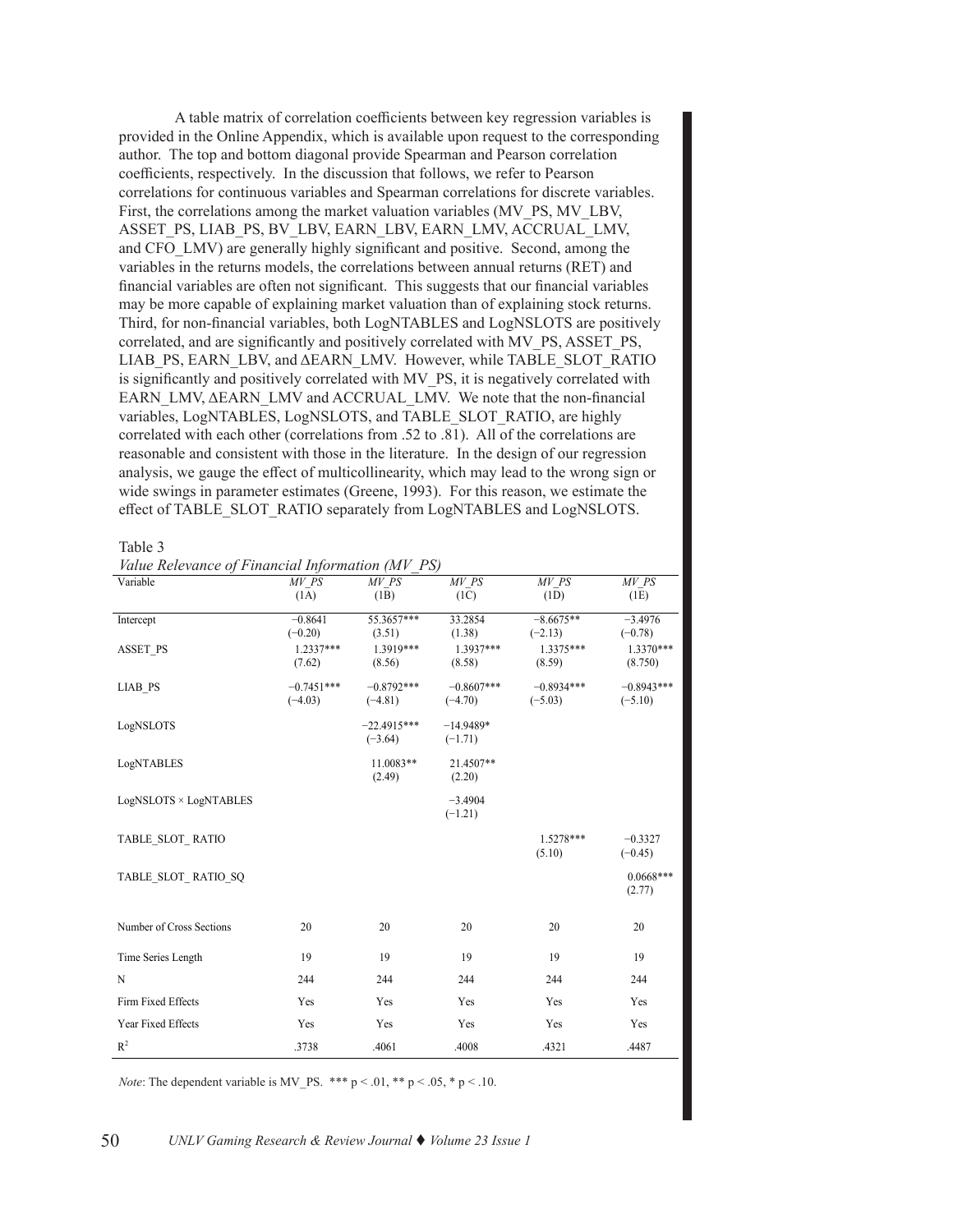# **Regression Results: Financial and Non-Financial Variables**

Table 3 reports the coefficients and *t*-statistics of regressions estimating the relationship between financial information and share prices. Results from Model 1A show a positive and significant relationship between ASSET\_PS and MV\_PS (coefficient  $= 1.2337$ ,  $t = 7.62$ ), and a negative and significant relationship between LIAB PS and MV\_PS (coefficient =  $-7451$ ,  $t = -4.03$ ), consistent with relationships established in prior accounting research, which has found that assets are valued positively and liabilities negatively. Our results here indicate that in terms of assets and liabilities, the pricing behavior of investors for casino gaming firms is consistent with behavior observed for firms in other industries. In Model 1B, where we add LogNTABLES and LogNSLOTS to examine the incremental explanatory power of non-financial variables for market values, the coefficient to LogNSLOTS is negative and significant (coefficient  $= -22.4915$ ;  $t = -3.64$ ), while the coefficient to LogNTABLES is positive and significant (coefficient  $= 11.0083$ ;  $t = 2.49$ ). These results are interesting and surprising. The stock market seems to significantly positively value table games, but significantly negatively value slot machines. In this section, we document our empirical results; in later sections of this paper, we conjecture about the possible reasons for these valuations. In Model 1C, the coefficient of LogNSLOTS × LogNTABLES is not significant, suggesting that their effects are separate from each other. In Models 1D and 1E, the coefficients of TABLE\_SLOT\_RATIO (coefficient =  $1.5278$ ;  $t = 5.10$ ) and TABLE\_SLOT\_RATIO\_SQ (coefficient =  $.0668$ ; t = 2.77) are both positive and highly significant, with results of Model 1E showing that the effect is non-linear.

In Table 4, Model 2A, both earnings and book value of equity are positively priced in market values, with BV\_LBV (coefficient  $= 4.3693$ ;  $t = 26.22$ ) and EARN\_LBV (coefficient  $= 1.3318$ ;  $t = 3.01$ ) both positive and significant, consistent with results from prior literature. In Models 2B and 2C, the coefficients of LogNSLOTS and LogNTABLES and their interaction term are insignificant. In Model 2D, the coefficient of TABLE\_SLOT\_RATIO (coefficient = .1734;  $t = 2.00$ ) is positive and significant. This suggests that rather than the individual numbers of slots and tables, it is the relative proportion of the two that is relevant for market values. When adding the square term, however, neither is significant.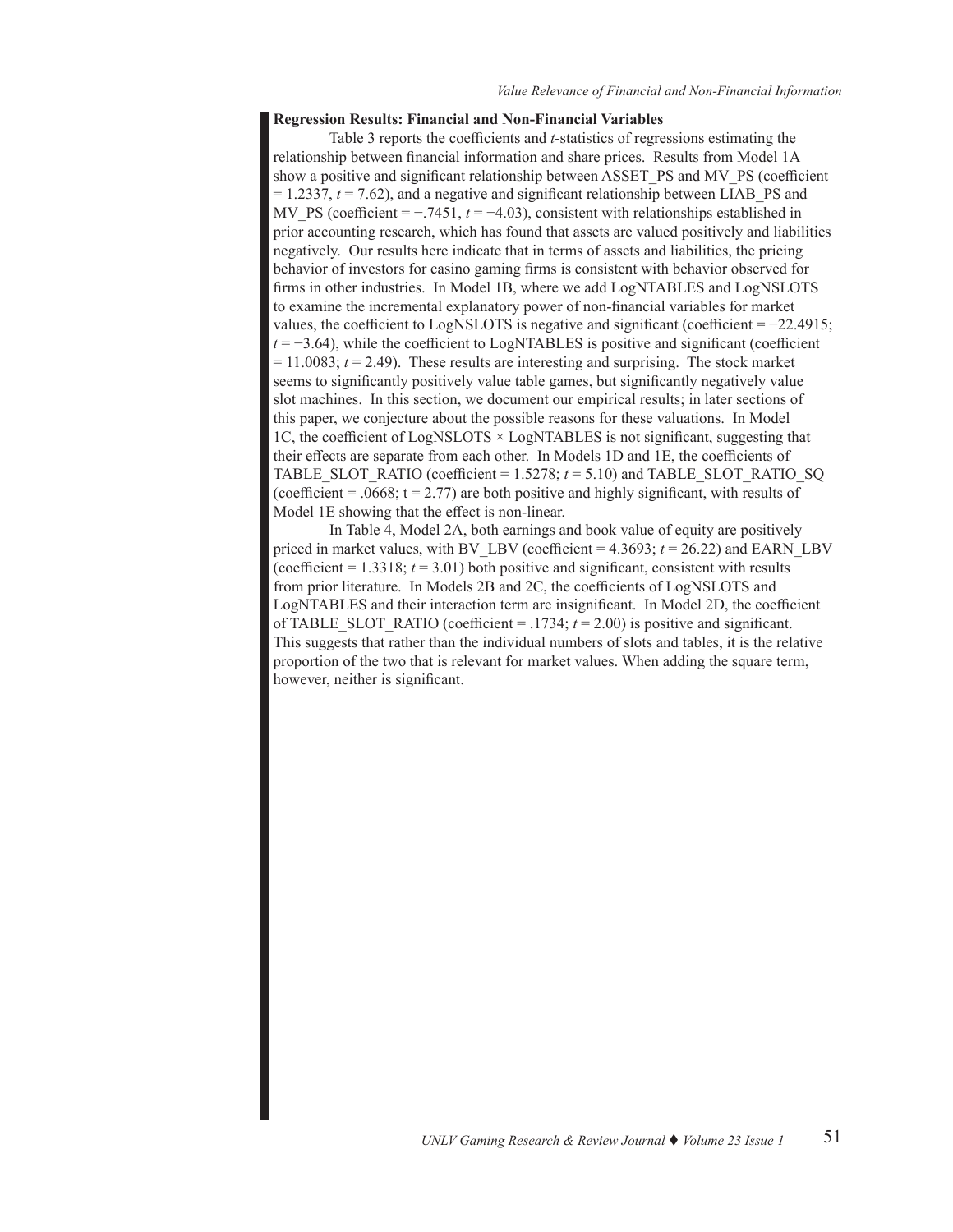| Variable                 | $MV$ $LBV$              | $MV$ $LBV$             | $MV$ $LBV$             | $MV$ $LBV$                | $MV$ $LBV$             |
|--------------------------|-------------------------|------------------------|------------------------|---------------------------|------------------------|
|                          | (2A)                    | (2B)                   | (2C)                   | (2D)                      | (2E)                   |
| Intercept                | $-1.3586*$<br>$(-1.69)$ | 1.0130<br>(0.22)       | $-2.7036$<br>$(-0.33)$ | $-2.2704***$<br>$(-2.64)$ | $-1.5628$<br>$(-1.45)$ |
| BV LBV                   | 4.3693***<br>(26.22)    | 4.3684***<br>(25.63)   | 4.3591***<br>(25.35)   | 4.3659***<br>(26.16)      | 4.3889***<br>(26.16)   |
| <b>EARN LBV</b>          | $1.3318***$<br>(3.01)   | $1.2831***$<br>(2.89)  | $1.2742***$<br>(2.86)  | $1.2321***$<br>(2.81)     | $1.2357***$<br>(2.80)  |
| LogNSLOTS                |                         | $-1.5300$<br>$(-0.84)$ | $-0.3525$<br>$(-0.13)$ |                           |                        |
| LogNTABLES               |                         | 1.4976<br>(1.12)       | 3.3331<br>(0.92)       |                           |                        |
| LogNSLOTS × LogNTABLES   |                         |                        | $-0.5541$<br>$(-0.55)$ |                           |                        |
| TABLE SLOT RATIO         |                         |                        |                        | $0.1734**$<br>(2.00)      | 0.1159<br>(0.44)       |
| TABLE SLOT RATIO SQ      |                         |                        |                        |                           | 0.0112<br>(1.17)       |
| Number of Cross Sections | 20                      | 20                     | 20                     | 20                        | 20                     |
| Time Series Length       | 19                      | 19                     | 19                     | 19                        | 19                     |
| N                        | 244                     | 244                    | 244                    | 244                       | 244                    |
| Firm Fixed Effects       | Yes                     | Yes                    | Yes                    | Yes                       | Yes                    |
| Year Fixed Effects       | Yes                     | Yes                    | Yes                    | Yes                       | Yes                    |
| R <sup>2</sup>           | .7685                   | .7684                  | .7686                  | .7700                     | .7719                  |

Table 4 *Value Relevance of Financial Information (MV\_LBV)*

*Note*: The dependent variable is MV\_LBV. \*\*\* p < .01, \*\* p <.05, \* p < .10.

In Table 5, Model 3A, while earnings, EARN\_LMV, is positively related to returns (coefficient = .3574;  $t = 2.52$ ), change in earnings,  $\Delta$ EARN LMV, is negative and is not significant (coefficient =  $-1428$ ;  $t = -1.15$ ). While this finding about earnings is consistent with prior research, the insignificance of change in earnings differs from prior research on the general market (Burgstahler & Dichev, 1997; Collins et al., 1997), which suggests that either ΔEARN\_LMV or market pricing have different characteristics in the casino gaming industry than in other industries. Gu and Kim (1998) find that casino gaming firms are riskier than firms in other industries, and Cheung and Lam (2015) find higher variability in stock returns of casino gaming firms. As a result, fluctuations in their earnings are much less controllable by management effort and are more likely to be affected by uncontrollable variations. When both EARN\_LMV and **∆**EARN\_LMV are evaluated together with other non-financial variables, none of the non-financial variables are significant. In Model 3E, there is weak evidence that the TABLE\_SLOT\_RATIO is positive. The general lack of significance of the number of tables and slots may be partly explained by their relative stickiness. Since they are stock-based measures that generally do not change significantly from year to year unless companies open or close properties, it is logical that they have less impact on change in earnings, which are changes in a flow measure.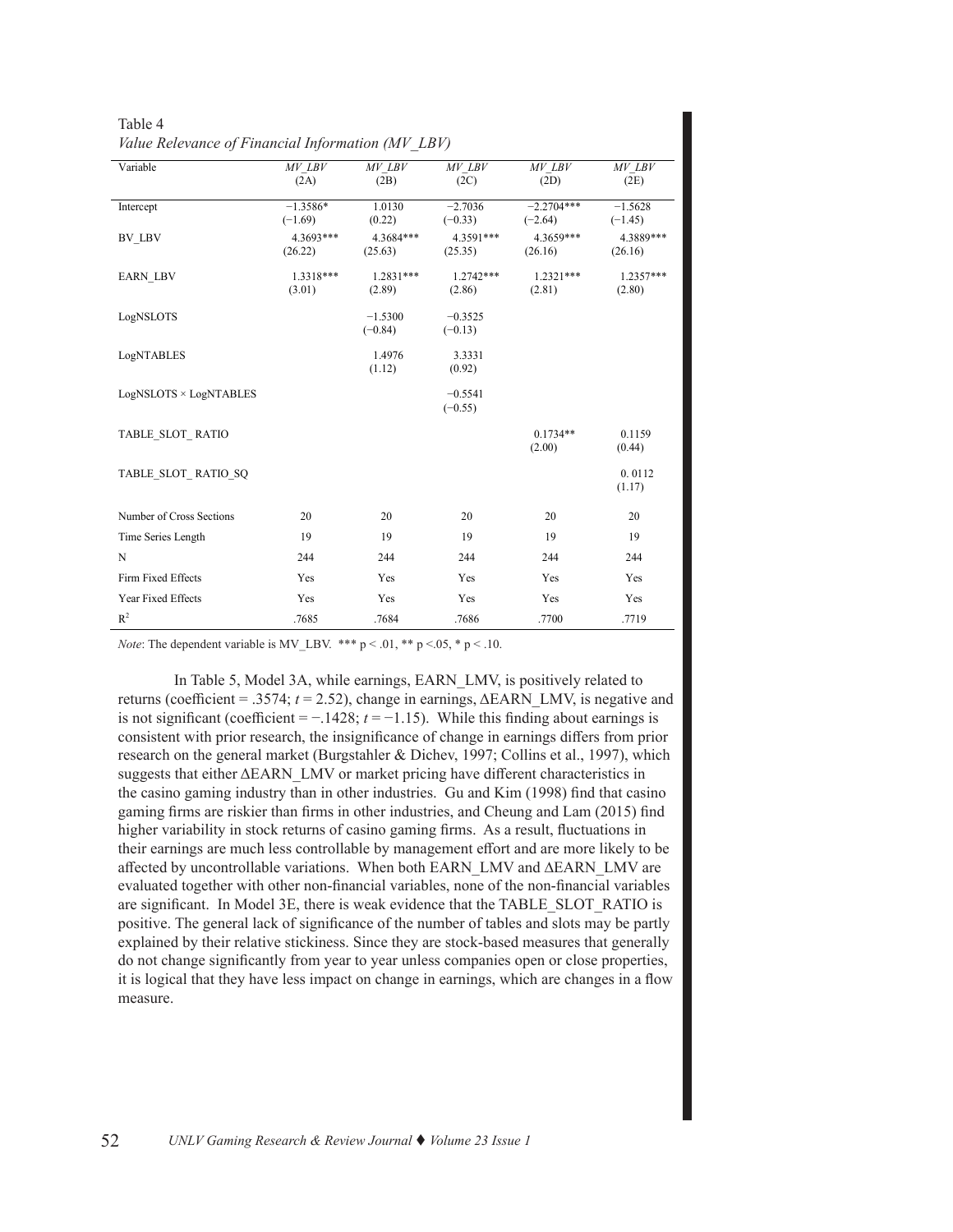| Variable                  | $\overline{RET}$       | $\overline{RET}$       | $\overline{RET}$       | $\overline{RET}$       | $\overline{RET}$       |
|---------------------------|------------------------|------------------------|------------------------|------------------------|------------------------|
|                           | (3A)                   | (3B)                   | (3C)                   | (3D)                   | (3E)                   |
| Intercept                 | 0.0943<br>(1.19)       | 0.2189<br>(0.86)       | 0.3365<br>(0.59)       | 0.0535<br>(0.65)       | $-0.0108$<br>$(-0.12)$ |
| <b>EARN LMV</b>           | $0.3574***$<br>(2.52)  | $0.3621**$<br>(2.43)   | $0.3675**$<br>(2.43)   | $0.3847***$<br>(2.70)  | $0.3957***$<br>(2.78)  |
| <b>AEARN LMV</b>          | $-0.1428$<br>$(-1.15)$ | $-0.1399$<br>$(-1.11)$ | $-0.1426$<br>$(-1.12)$ | $-0.1506$<br>$(-1.21)$ | $-0.1559$<br>$(-1.26)$ |
| LogNSLOTS                 |                        | $-0.1040$<br>$(-1.06)$ | $-0.1384$<br>$(-0.77)$ |                        |                        |
| LogNTABLES                |                        | 0.1202<br>(1.63)       | 0.0617<br>(0.23)       |                        |                        |
| LogNSLOTS ×<br>LogNTABLES |                        |                        | 0.0163<br>(0.23)       |                        |                        |
| TABLE SLOT RATIO          |                        |                        |                        | 0.0073<br>(1.47)       | $0.0035*$<br>(1.81)    |
| TABLE SLOT RATIO SQ       |                        |                        |                        |                        | $-0.0011$<br>$(-1.48)$ |
| Number of Cross Sections  | 20                     | 20                     | 20                     | 20                     | 20                     |
| Time Series Length        | 19                     | 19                     | 19                     | 19                     | 19                     |
| N                         | 244                    | 244                    | 244                    | 244                    | 244                    |
| Firm Fixed Effects        | Yes                    | Yes                    | Yes                    | Yes                    | Yes                    |
| Year Fixed Effects        | Yes                    | Yes                    | Yes                    | Yes                    | Yes                    |
| R <sup>2</sup>            | .0260                  | .0375                  | .0377                  | .0349                  | .0436                  |

|  | Value Relevance of Financial Information (RET) |  |
|--|------------------------------------------------|--|
|  |                                                |  |

Table 5

*Note:* The dependent variable is RET. \*\*\*  $p < .01$ , \*\*  $p < .05$ , \*  $p < .1$ .

In Table 6, Model 4A, cash flows, CFO LMV, is significantly positive (coefficient  $=$ .4041;  $t = 2.89$ ) while accruals, ACCR\_LMV, is not significant (coefficient =  $-0.692$ ;  $t =$ −1.14) in explaining returns. These results are likely due to the nature of casino gaming revenues, a large proportion of which is generated from cash bets, and the relatively lower importance of accounting accruals to casino gaming firms compared to firms in other industries. Our untabulated data show that accruals in our sample are on average significantly closer to zero than industrial firms examined in large-sample studies (Ball et al., 2016). Anecdotal evidence also points to the possibility of uncertainty over collection of receivables, which may affect the pricing.<sup>5</sup> Our finding differs from the results established in prior accounting research, which has found that investors do account for accruals in their pricing decisions. When both ACCRUAL\_LMV and CFO\_LMV are evaluated with other non-financial variables, none of these non-financial variables is significant.

**<sup>5</sup>** Recent reports in the media highlight cases where casinos have resorted to legal action to recover debts from customers, for example The Sands' attempt to recover \$12 million in Singapore (Source: Hollingsworth, J. (2017, May 31). Why Singapore casinos can't collect from China's high rollers? South China Morning Post. Retrieved from [https://www.scmp.com/news/china/diplomacy-defence/article/2096328/why-singapore](https://www.scmp.com/news/china/diplomacy-defence/article/2096328/why-singapore-casinos-cant-collect)[casinos-cant-collect-chinas-high-rollers\)](https://www.scmp.com/news/china/diplomacy-defence/article/2096328/why-singapore-casinos-cant-collect) and \$6.4 million in Las Vegas (Source: Schectman, J., & Koh, G.Q. (2016, September 30). Vegas casino's attempt to collect a debt exposes world of Chinese high-rollers. *Reuters*. Retrieved from <http://www.reuters.com/investigates/special-report/usa-vegas-shell/>).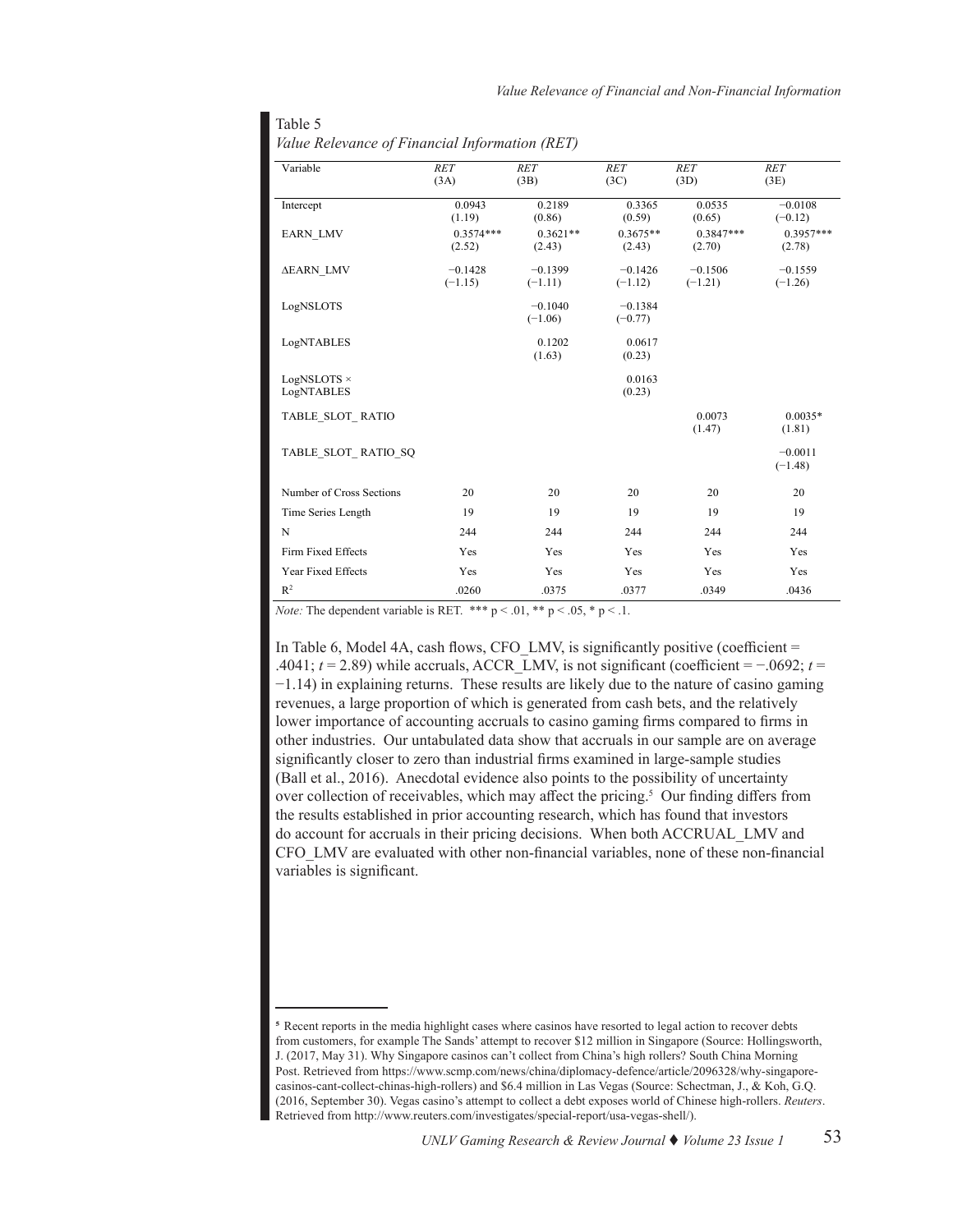| Variable                 | <b>RET</b>             | <b>RET</b>             | $\overline{RET}$       | RET                    | <b>RET</b>             |
|--------------------------|------------------------|------------------------|------------------------|------------------------|------------------------|
|                          | (4A)                   | (4B)                   | (4C)                   | (4D)                   | (4F)                   |
| Intercept                | 0.0927                 | 0.1691                 | 0.3387                 | 0.0601                 | 0.0083                 |
|                          | (1.14)                 | (0.68)                 | (0.60)                 | (0.71)                 | (0.09)                 |
| <b>ACCRUAL LMV</b>       | $-0.0692$<br>$(-1.14)$ | $-0.0597$<br>$(-0.97)$ | $-0.0614$<br>$(-0.99)$ | $-0.0595$<br>$(-0.97)$ | $-0.0577$<br>$(-0.94)$ |
| CFO LMV                  | $0.4041***$<br>(2.89)  | $0.3900***$<br>(2.72)  | $0.3972***$<br>(2.73)  | $0.4120***$<br>(2.94)  | $0.4071***$<br>(2.91)  |
| LogNSLOTS                |                        | $-0.0786$<br>$(-0.83)$ | $-0.1278$<br>$(-0.72)$ |                        |                        |
| LogNTABLES               |                        | 0.0995<br>(1.36)       | 0.0144<br>(0.05)       |                        |                        |
| LogNSLOTS ×              |                        |                        | 0.0236                 |                        |                        |
| LogNTABLES               |                        |                        | (0.33)                 |                        |                        |
| TABLE SLOT RATIO         |                        |                        |                        | 0.0057<br>(1.14)       | 0.0286<br>(1.51)       |
| TABLE SLOT RATIO SQ      |                        |                        |                        |                        | $-0.0010$<br>$(-1.25)$ |
| Number of Cross Sections | 20                     | 20                     | 20                     | 20                     | 20                     |
| Time Series Length       | 19                     | 19                     | 19                     | 19                     | 19                     |
| $\mathbf N$              | 244                    | 244                    | 244                    | 244                    | 244                    |
| Firm Fixed Effects       | Yes                    | Yes                    | Yes                    | Yes                    | Yes                    |
| Year Fixed Effects       | Yes                    | Yes                    | Yes                    | Yes                    | Yes                    |
| $R^2$                    | .0369                  | .0450                  | .0454                  | .0422                  | .0482                  |

| Table 6                                        |  |
|------------------------------------------------|--|
| Value Relevance of Financial Information (RET) |  |

*Note:* The dependent variable is RET. \*\*\*  $p < .01$ , \*\*  $p < .05$ , \*  $p < .10$ .

#### **Discussion and Additional Analysis**

# **Discussion**

Our main results document that financial information released by gaming firms is value relevant, in that investors can use the accounting information contained in financial statements to assist in investment and valuation decisions. However, we also find that the capital market places a higher market premium on casino operations with more table games than those with more slot machines. The capital market also places a premium on those firms with a higher table to slot ratio (or its variant). Note that the results hold strongly for MV\_PS, market price per share, when LogNTABLES is significantly positive and LogNSLOTS is significantly negative and TABLE\_SLOT RATIO and TABLE\_SLOT\_RATIO\_SQ are also significantly positive. Interestingly, the result for MV\_LBV also shows that investors prefer casino operations with a higher table-to-slot ratio. MV\_LBV is a variation of price-to-book-ratio, which reflects the capital market's expectation of growth in the firm's earnings (Subramanyam, 2014). Hence, our results imply that investors have expectation that casinos with a high tableto-slot ratio (or its variant) will have better growth potential.

Are our results reasonable? Why does the stock market seem to value table games more than slots? Accounting standards do not mandate disclosure of segmented information on table or slot machine revenues, and as a result most firms disclose only aggregate revenues. Thus, we have to infer their respective contribution by econometric method, regressing gaming revenues and margins on the numbers of slots and table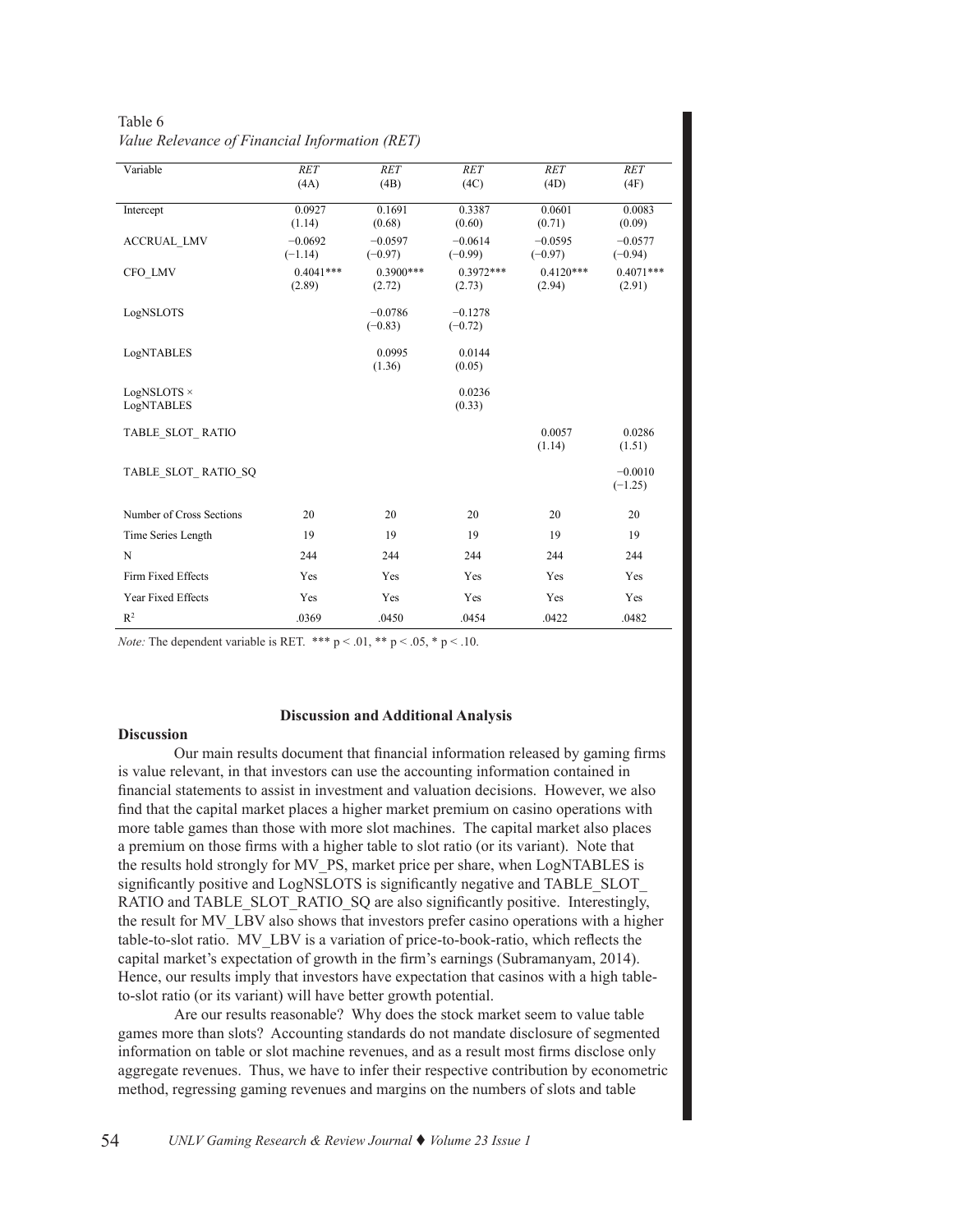games.<sup>6</sup> Using the 239 firm-years for which we have complete revenue and margin data, we estimate the regression equation in the form of *Revenue = f (NSLOTS, NTABLES)*, where *Revenue* is either gaming or non-gaming revenues, and gaming or total margin. Gaming revenue refers to the net difference between casino wins and losses, and nongaming revenue refers to revenue from sources other than betting (e.g. revenues from hotels, restaurants, and other facilities). We run our estimation for each of the four dependent variables on our full sample, and for the sample partitioned between firms with and without international operations, and report the results of 12 estimation models in Table 8. For brevity, we present results for models with no intercept term, but models with the intercept term provide highly similar results.

In Table 7, our results show that for the overall sample, each gaming table is associated with gaming revenues of \$3.37 million and non-gaming revenues of \$0.47 million per year. However, each slot machine is associated with gaming revenues of −\$0.02 million and non-gaming revenues of \$0.0005 million per year. Our results indicate that, in relation to overall gaming revenue, firms incur a loss on slot machines, but table games are highly profitable. The negative revenue for slots may be due to the definition of gaming revenue as the difference between wins and losses. It is possible that casinos use slot machines to attract more customers, and thus accept lower odds in favour of the house. A larger crowd can bring in more customers who will both play table games and spend money on non-gaming products and services. Our results also show that both gaming margins are higher for tables than for slots. The total margin per gaming table is significantly higher than per slot machine (\$1.57 million vs. −\$0.0029 million). Thus, slots have a negative total margin in the overall sample.

**<sup>6</sup>** We are grateful for the suggestion by an anonymous reviewer on the use of this method. Accounting standards, such as the United States FASB's Statement of Accounting Standard No. 14 (superseded by Accounting Standards Codification 280), or the relevant international accounting standard IFRS 8 Operating Segments, do not require firms to disclose information about their business segments, out of concern that such disclosures will leak proprietary information and harm a firm's competitive advantage. Our survey of annual reports of our sample firms finds that almost no firms disclose specific information on table and slot revenues (with the exception of Wynn, in some years).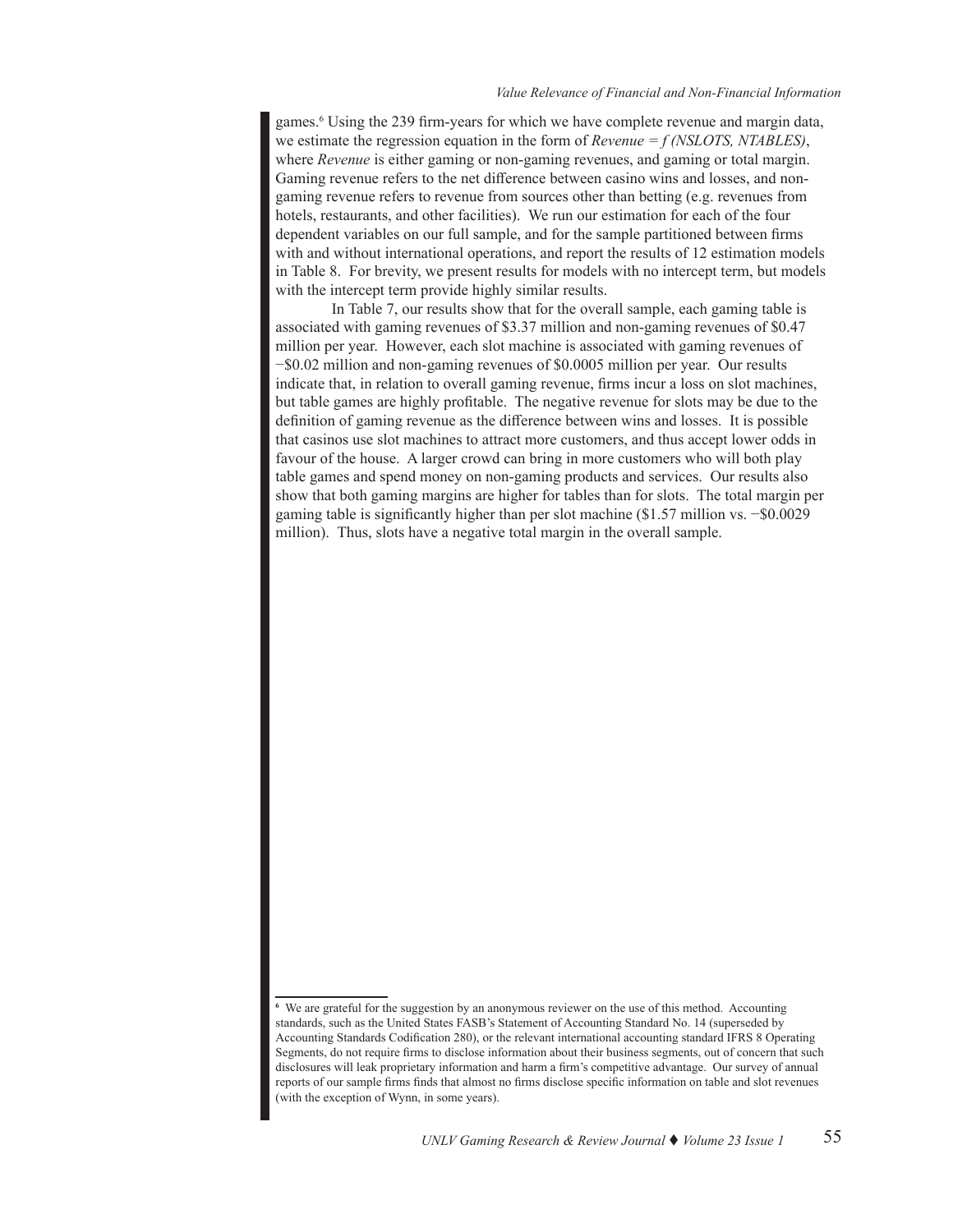|                                | Independent  | Dependent variable |     |                        |     |               |     |              |     |
|--------------------------------|--------------|--------------------|-----|------------------------|-----|---------------|-----|--------------|-----|
| Sample                         | variables    | Gaming revenues    |     | Non-gaming<br>revenues |     | Gaming margin |     | Total margin |     |
| Full sample                    | per Table    | 3.3703             | *** | 0.4657                 | *** | 1.2933        | *** | 1.5674       | *** |
| (\$m, overall)                 | per Slot     | $-0.0212$          | *** | 0.0005                 | *** | 0.0011        |     | $-0.0029$    |     |
|                                | N firm-years | 239                |     | 239                    |     | 239           |     | 239          |     |
| Firms with<br>international    | per Table    | 3.9295             | *** | 0.2586                 | *** | 1.5419        | *** | 1.7740       | *** |
| operations                     | per Slot     | $-0.0475$          | **  | 0.0311                 | **  | $-0.0124$     |     | $-0.0147$    |     |
| (Sm)                           | N firm-years | 65                 |     | 65                     |     | 65            |     | 65           |     |
| Firms with no<br>international | per Table    | 0.4750             | *** | 0.6659                 | *** | 0.1056        |     | 0.6057       | *** |
| operations                     | per Slot     | 0.0673             | *** | $-0.0046$              | *** | 0.0378        | *** | 0.0269       | *** |
| $(\mathsf{Sm})$                | N firm-years | 174                |     | 174                    |     | 174           |     | 174          |     |

| Table 7                                                                  |  |  |  |
|--------------------------------------------------------------------------|--|--|--|
| Analysis of Revenues and Margins between Gaming Tables and Slot Machines |  |  |  |

*Note:* Figures are expressed in millions of US dollars per year. \*\*\*  $p < .01$ , \*\*  $p < .05$ , \*  $p < .1$ .

To gain more insights into these results, we further partition the sample between casino gaming firms with international operations and those without.<sup>7</sup> We gather information on international operations based on data extracted from the Compustat segment database and from the firm's SEC filings. For firms with international operations, the pattern is similar to the overall sample. For firms without international operations, the pattern is quite different. Both table games and slot machines generate positive gaming revenues. Hence, for firms that concentrate on domestic operations, slots bring in positive gaming revenues and margins.

<sup>7</sup> Again, because accounting standards do not mandate disclosure of geographic segmentation (e.g. firms may disclose other segment information such as product line information), we need to make a judgement on the extent of a firm's internationalization. We classify Century Casinos, Melco, and Wynn as having international operations throughout our entire sample period. Las Vegas Sands (from 2004), MGM (from 2010), and Isle of Capri (from 2008) have international operations for only part of the sample time frame. None of the other firms in our sample have international operations. We also collected the percentage of international operation data for use in our additional analysis.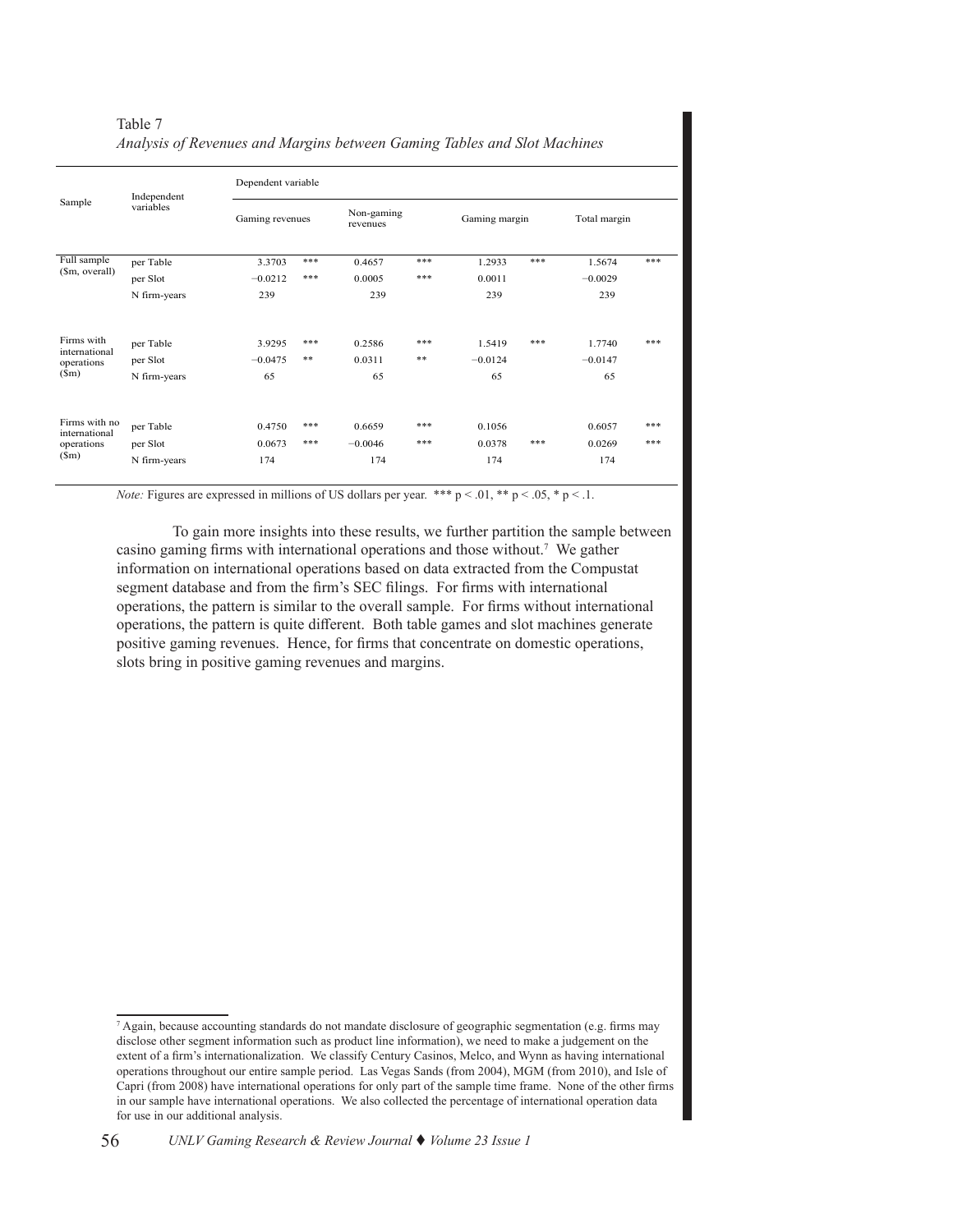|                                           | Independent                                                                                                                                                                                                           | Median       |                                          |         | Aggregate contribution of firms in the sample using |                | the median number of tables and slots (\$m) |                   |                                       |          |
|-------------------------------------------|-----------------------------------------------------------------------------------------------------------------------------------------------------------------------------------------------------------------------|--------------|------------------------------------------|---------|-----------------------------------------------------|----------------|---------------------------------------------|-------------------|---------------------------------------|----------|
| Sample                                    | Variables                                                                                                                                                                                                             | $\mathsf{z}$ | Gaming revenues                          |         | Non-gaming<br>revenues                              |                | Gaming margin                               |                   | Total margin                          |          |
| international<br>Firms with<br>operations | Tables<br>Slots<br>Total                                                                                                                                                                                              | 3,393<br>580 | 2,279.11 107.6%<br>$-161.00$<br>2,118.11 | $-7.6%$ | 149.99<br>105.52<br>255.51                          | 58.7%<br>41.3% | 894.30<br>$-42.21$<br>852.09                | 105.0%<br>$-5.0%$ | 1,028.93 105.1%<br>$-49.71$<br>979.22 | $-5.1\%$ |
| $(\text{sm})$                             | N firm-years                                                                                                                                                                                                          |              | 65                                       |         | 65                                                  |                | 65                                          |                   | 65                                    |          |
| Firms with no                             | Tables                                                                                                                                                                                                                | 61           | 28.98                                    | 10.9%   |                                                     | 40.62 166.6%   | 6.44                                        | 4.6%              | 36.95                                 | 28.2%    |
| international                             | Slots                                                                                                                                                                                                                 | 3,500        | 235.69                                   | 89.1%   | $-16.24$                                            | $-66.6%$       | 132.16                                      | 95.4%             | 93.98                                 | 71.8%    |
| operations                                | Total                                                                                                                                                                                                                 |              | 264.67                                   |         | 24.38                                               |                | 138.60                                      |                   | 130.92                                |          |
| $\binom{3m}{2}$                           | N firm-years                                                                                                                                                                                                          |              | 174                                      |         | 174                                                 |                | 174                                         |                   | 174                                   |          |
|                                           |                                                                                                                                                                                                                       |              |                                          |         |                                                     |                |                                             |                   |                                       |          |
|                                           | Note: The aggregate contribution per casino per year is calculated by multiplying the per-table and per-slot machine                                                                                                  |              |                                          |         |                                                     |                |                                             |                   |                                       |          |
|                                           | contributions by the average number of tables $(398)$ and slots $(8,864)$ , as shown in Table 1. Our per-table and per-<br>slot machine contribution figures are derived from the regression coefficients in Table 7. |              |                                          |         |                                                     |                |                                             |                   |                                       |          |

Aggregate Contribution of Tables and Slots using Sample Medians *Aggregate Contribution of Tables and Slots using Sample Medians*  Table 8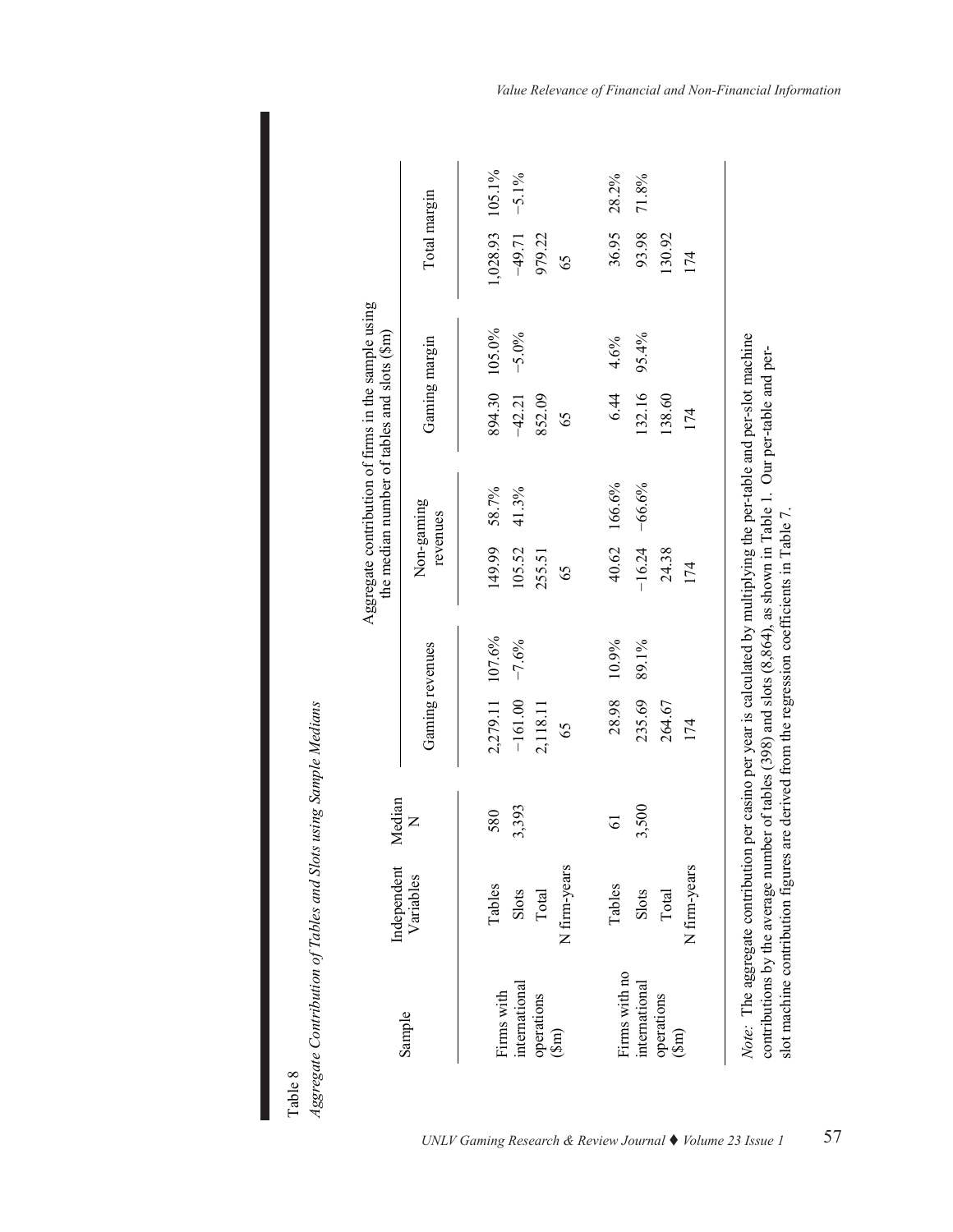In Table 8, we estimate the overall impact of slot machines and table games on a firm's annual financial results. We compute the total impact by multiplying the contribution per table and per slot machine (as shown in Table 7) by the median number of tables and slots in the sample of firms with international operations, and the sample of firms without international operations.<sup>8</sup> For firms with international operations, table games provide substantially all gaming revenues and margins, while slots incur losses. However, for firms without international operations, both slots and tables generate positive gaming revenues and margins. Moreover, in these firms, gaming revenues and margins from slots are more important than those generated from tables. These indicate the different importance of slots for firms with international operations and those with purely domestic operations, and suggest that they may use different pricing and marketing strategies. For firms with international operations, gaming tables are much important, while for firms targeting domestic customers, slots are as important as table games, if not more so.

On the whole, our results are consistent with earlier findings that table games generate much higher revenue and profit (Siu & Eadington, 2009; Thalheimer & Ali, 2008). Our results also support the notion that a firm's optimal table-slot combination depends on its access to clientele. Firms without access to international markets may have fewer customers interested in table games and more customers interested in slot machines. However, the significant and positive correlation between the number of slots and tables (Table 3) suggests that these game types complement rather than counteract each other.

 $T<sub>2</sub>$   $L<sub>1</sub> \approx 0$ 

| Table 9 |                                                                            |  |  |  |
|---------|----------------------------------------------------------------------------|--|--|--|
|         | Two-stage Regressions of Market Values and Returns on the Table–Slot Ratio |  |  |  |

| Variable   | TABLE SLOT RATIO |
|------------|------------------|
| Intercept  | 2.4821           |
|            | (1.29)           |
| LDIST AIRP | $-4.6249***$     |
|            | $(-6.22)$        |
| LSTATE GDP | $2.0881***$      |
|            | (3.53)           |
| LAS VEGAS  | 0.6179           |
|            | (0.98)           |
| INT OPS    | 8.6437***        |
|            | (14.16)          |
| N          | 2.44             |
| $R^2$      | .5468            |

Panel A: First-stage model of TABLE\_SLOT\_RATIO

*Two-stage Regressions of Market Values and Returns on the Table–Slot Ratio* 

<sup>&</sup>lt;sup>8</sup> For the overall sample, the median number of table games is 92.5 and the median number of slot machines is 3,500. For casino gaming firms with international operations and no international operations, the median figures are 580 and 3,393, and 61 and 3,500, respectively.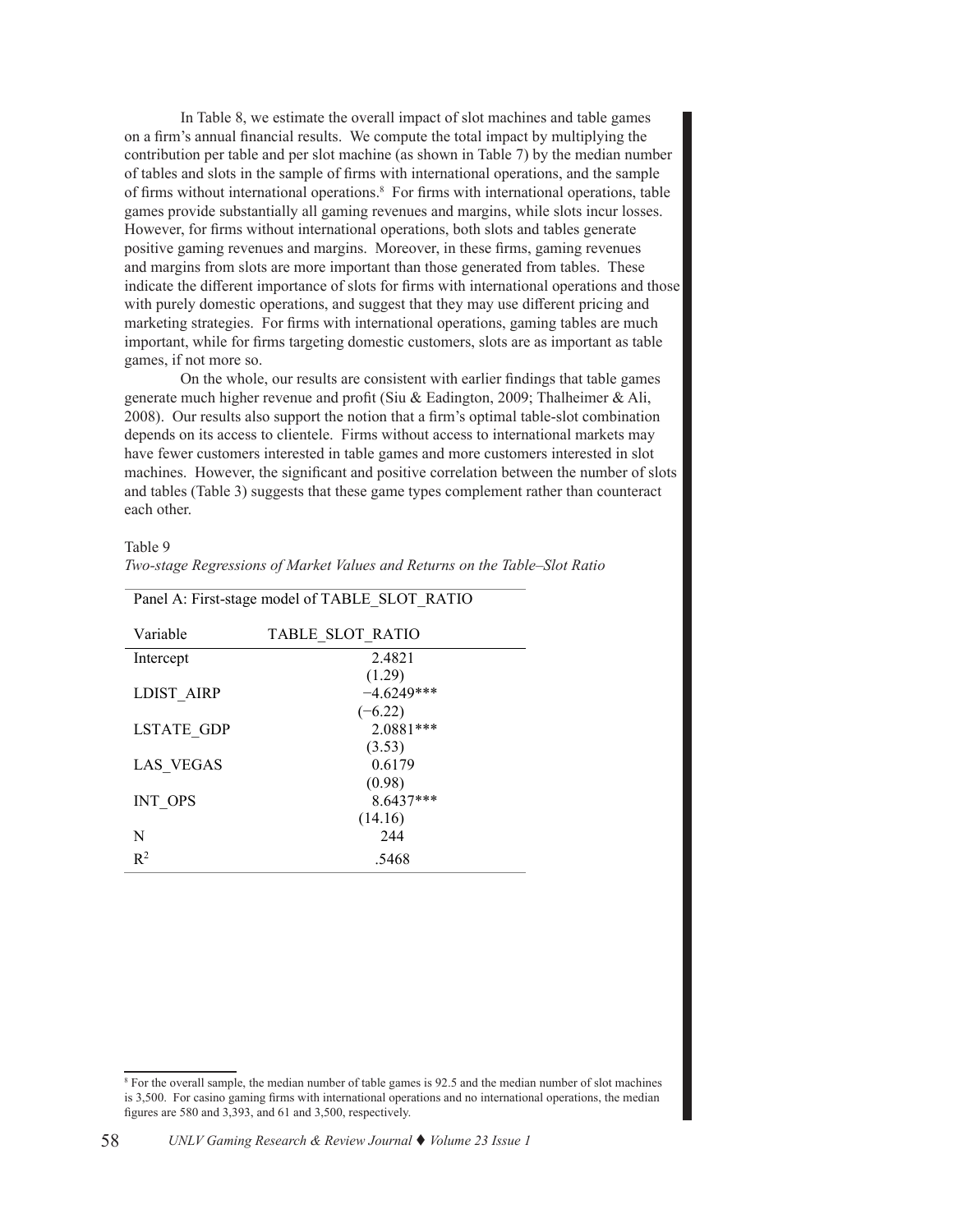| Variable                    | MV PS<br>(1)           | MV LBV<br>(2)             | <b>RET</b><br>(3)      | <b>RET</b><br>(4)      |
|-----------------------------|------------------------|---------------------------|------------------------|------------------------|
| Intercept                   | $-2.8847$<br>$(-1.54)$ | $-2.5656***$<br>$(-4.56)$ | $-0.0411$<br>$(-0.62)$ | $-0.0779$<br>$(-1.12)$ |
| <b>ASSET PS</b>             | 1.7165***<br>(12.24)   |                           |                        |                        |
| LIAB PS                     | $-1.4946*$<br>**       |                           |                        |                        |
| BV LBV                      | $(-8.92)$              | 4.5288***                 |                        |                        |
|                             |                        | (25.02)                   |                        |                        |
| <b>EARN LBV</b>             |                        | 0.7381*<br>(1.72)         |                        |                        |
| <b>EARN LMV</b>             |                        |                           | $0.6543***$<br>(3.92)  |                        |
| ΔEARN_LMV                   |                        |                           | $-0.2007$<br>$(-1.40)$ |                        |
| <b>ACCRUAL LMV</b>          |                        |                           |                        | 0.0251<br>(0.36)       |
| CFO LMV                     |                        |                           |                        | $0.7273***$<br>(4.52)  |
| TABLE SLOT RATI<br>$\Omega$ | $1.0069***$<br>(4.37)  | $0.1869**$<br>(2.39)      | $0.01454*$<br>(1.78)   | 0.0125<br>(1.58)       |
| N                           | 244                    | 244                       | 244                    | 244                    |
| $\mathbb{R}^2$              | .5564                  | .7486                     | .05197                 | .0708                  |
| Hausman's m-statistic       | 8.77*                  | 1.05                      | 2.80                   | 4.65                   |
| (p-value)                   | .0671                  | .9015                     | .5923                  | .3247                  |

*Note:* \*\*\* p < .01, \*\* p < .05, \* p < .10.

# **Robustness Checks**

We perform several sensitivity tests to assess the robustness of our results. First, there is a possibility that the number of slot machines and number of tables, and the resulting TABLE\_SLOT\_RATIO, are affected by the company's financial market performance, while our analysis models market value as a dependent variable. To address the concern about the potential endogeneity of the number of slots and tables, we perform two-stage least square analyses (2SLS) by regressing the number of tables and slots and the TABLE\_SLOT\_RATIO on a set of instrumental variables. The instrumental variables that we choose include i) distance of the casino from the nearest airport (LDIST\_AIRP) in miles, ii) the GDP of the state where the headquarters of the casino is located (LSTATE\_ GDP); iii) an indicator variable for whether the casino has its headquarters in Las Vegas (LAS\_VEGAS), and iv) an indicator variable for whether the firm has international operations (INTL\_OPS).<sup>9</sup> We do not use other financial or non-financial variables of

<sup>9</sup> For ii) and iii) we use the headquarters state, as listed in Compustat, as the headquarters is likely to be in the same state as some of the company's key operations (such as Nevada), and also allows for more regional operations, such as Churchill Downs (Kentucky). We need to identify one location for our instrument, because firms do not disclose their revenue breakdown by state. Only one firm listed its main headquarters as outside the United States (Melco Crown Entertainment Ltd). For this case, we used a composite measure of the GDP of Hong Kong, Shenzhen, Macau, and the Greater Guangdong area, the source of most of its customers, in billions of US dollars, for 2010.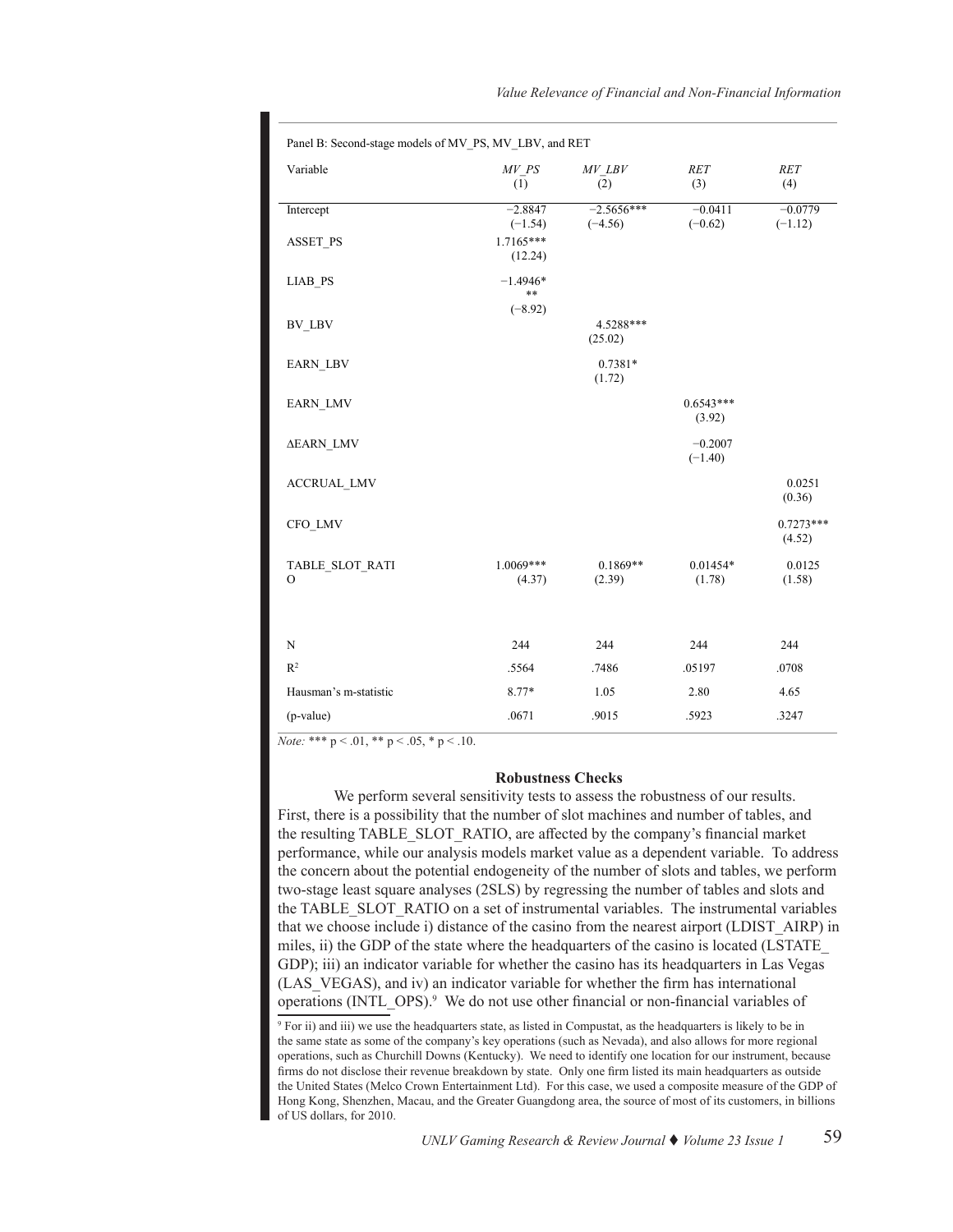the company as instruments, because they may be determined endogenously with our dependent variables. We use LDIST\_AIRP and LAS\_VEGAS because location decisions are likely to affect the clientele attracted, while LSTATE\_GDP may influence the type and budget of customers. INTL\_OPS captures the differences between local and non-local customers. These instrumental variables are significantly correlated with LogNSLOTS, LogNTABLES, and TABLE\_SLOT\_RATIO (with correlation coefficients ranging from −.34 to .65) and they are on *a priori* grounds independent of the disturbance terms of the regression equations, as they were likely determined when the firm first set up its operations, or well before the current period. Table 9 reports the results of specifications in which TABLE\_SLOT\_RATIO is the endogenous variable. <sup>10</sup> It is interesting to note that TABLE\_SLOT\_RATIO is now also marginally significant for Model 3. Hausman's test, however, shows that only the regression relating to MV\_PS (Model 1) has a significant endogeneity issue.

A second potential concern is that an important variable may have been omitted from the regression. For instance, given that firms with international operations have more table games, is it the firm's international operations, rather than the number of table games and slots, that cause the valuation difference? We present the results of sensitivity analysis after adding measures of international operations in Table 10. We use two measures: 1) INT OP, a dummy variable with a value of one for firms with international operations, and zero otherwise, and 2) INT\_DEEP, a ratio measuring the proportion of total revenue derived from international operations (calculated as the revenue of international operations divided by the sum of domestic and international revenues). For conciseness, we present only the results using the TABLE\_SLOT\_RATIO variable, but models using the independent variables (LogNSLOTS, LogNTABLES) provide identical qualitative results. As shown in Table 10, the two international operations variables, INT\_OP and INT\_DEEP are not significant. Furthermore, casino size may be correlated to the number of tables and slots and firm size, and therefore also to market values. We thus perform further tests including measures of casino space. Our untabulated results are qualitatively similar to our main results. Overall, our robustness checks provide results consistent with what we presented earlier, and suggest that the variables we use in our main analyses subsume the effects of the international operations and size variables.

#### **Conclusion**

In this study, we examine the value relevance of both financial and non-financial information to market valuation and stock returns. We explore two research questions. First, we examine the value relevance of financial information in the casino gaming industry, and second, we examine the incremental explanatory power of non-financial information for market value and market-adjusted returns.

<sup>&</sup>lt;sup>10</sup> For conciseness, we only provide the results for TABLE\_SLOT\_RATIO. We also estimate specifications with both LogNSLOTS and LogNTABLES as endogenous variables and can provide these results upon request.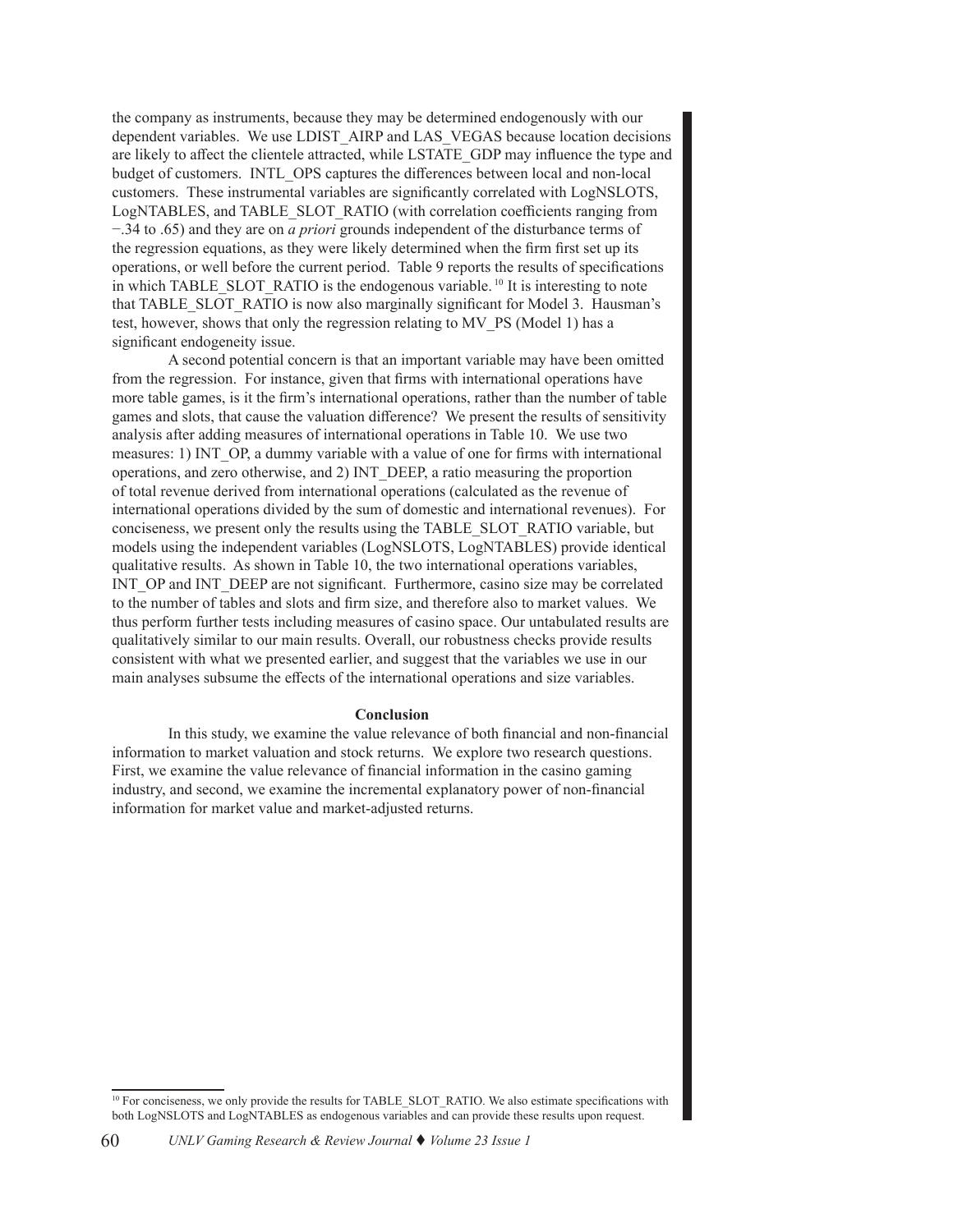| Variable                                                                         | $SP \overline{d}$           |                |                                  |                                                           | AL TB                |                           | RET                                                       |                           |                | RET                                                          |                     |
|----------------------------------------------------------------------------------|-----------------------------|----------------|----------------------------------|-----------------------------------------------------------|----------------------|---------------------------|-----------------------------------------------------------|---------------------------|----------------|--------------------------------------------------------------|---------------------|
|                                                                                  | Intercept $-8.5920$         | $-8.6659$      |                                  | $-2.3058$                                                 | $-2.3051$            |                           | 0.0514                                                    | 0.0555                    |                | 0.0590                                                       | 0.0623              |
|                                                                                  | $(-2.06)$ **                | $-(2.14)$ **   |                                  | $(-2.46)$ **                                              | $(-2.79)$ **         |                           | (0.63)                                                    | (0.68)                    |                | (0.70)                                                       |                     |
| ASSET                                                                            | 1.3383                      | 1.3398         | $\overline{B}V$                  | 4.3448                                                    | 4.3646               | EARN                      | 0.3878                                                    | 0.3975                    | <b>ACCRUAL</b> |                                                              | $(0.74)$<br>-0.0600 |
| PS                                                                               | $(8.57)$ ***                | $(8.57)$ ***   | $\overline{\rm LBV}$             | $(26.19)***$                                              | $(26.02)$ ***        | $\overline{\text{LMV}}$   |                                                           | $(2.71)*** (2.75)***$ LMV |                | $-0.0596$<br>$(-0.97)$                                       | $(-0.98)$           |
| <b>LIAB</b>                                                                      | $-0.8961$                   | $-0.8969$      |                                  | 1.2639                                                    | 1.1265               | $\frac{\Delta EARN}{LMV}$ | $-0.1506$                                                 | $-0.153$                  |                | 0.4130                                                       | 0.4210              |
| PS                                                                               | $(-5.03)$ ***               | $(-5.02)$ ***  | $\frac{\text{EARN}}{\text{LBV}}$ | $(2.88)***$                                               | $(2.53)$ ***         |                           | $(-1.21)$                                                 | $(-1.23)$                 | CFO            | $(2.94)***$                                                  | $(2.98)$ ***        |
| $\begin{array}{c} \mathtt{TABLE} \\ \mathtt{SLOT} \\ \mathtt{RATIO} \end{array}$ |                             |                |                                  |                                                           |                      |                           |                                                           |                           |                |                                                              |                     |
|                                                                                  | 1.5334                      | 1.5093         |                                  |                                                           |                      |                           |                                                           |                           |                |                                                              | 0.0023              |
|                                                                                  | $(4.94)$ ***                | $(4.41)$ ***   |                                  |                                                           | $0.2486$<br>(2.05)** |                           |                                                           | $(0.0036$<br>$(0.42)$     |                |                                                              | (0.27)              |
| $NT$ <sub>-</sub> $OP$                                                           | $-0.2396$                   |                |                                  | $\begin{array}{c} 0.1301 \\ (1.27) \\ 1.2265 \end{array}$ |                      |                           | $\begin{array}{c} 0.0056 \\ (0.88) \\ 0.0399 \end{array}$ |                           |                |                                                              |                     |
|                                                                                  | $(-0.06)$                   |                |                                  | (0.91)                                                    |                      |                           | (0.44)                                                    |                           |                | $\begin{array}{c} 0.0044 \\ (0.69) \\ 0.0271 \\ \end{array}$ |                     |
| <b>Z</b>                                                                         |                             | 0.8493         |                                  |                                                           | $-2.0922$            |                           |                                                           | 0.09342                   |                |                                                              | 0.0816              |
| DEEP                                                                             |                             | (0.12)         |                                  |                                                           | $(-0.85)$            |                           |                                                           | (0.55)                    |                |                                                              | (0.48)              |
|                                                                                  | 4323                        | .4327          |                                  | .7728                                                     | .7728                |                           | .0357                                                     | .0361                     |                | .0427                                                        | .0361               |
|                                                                                  | Number of Cross Sections 20 |                |                                  |                                                           |                      |                           |                                                           |                           |                |                                                              |                     |
|                                                                                  | Time Series Length          | $\overline{9}$ |                                  |                                                           |                      |                           |                                                           |                           |                |                                                              |                     |
|                                                                                  | Number of Observations      |                |                                  |                                                           |                      |                           |                                                           |                           |                |                                                              |                     |
| Firm Fixed Effects                                                               |                             | $244$<br>Yes   |                                  |                                                           |                      |                           |                                                           |                           |                |                                                              |                     |
| Year Fixed Effects                                                               |                             | Yes            |                                  |                                                           |                      |                           |                                                           |                           |                |                                                              |                     |

Table 10<br>Sensitivity Analysis Adding Measures of Internationalization *Sensitivity Analysis Adding Measures of Internationalization*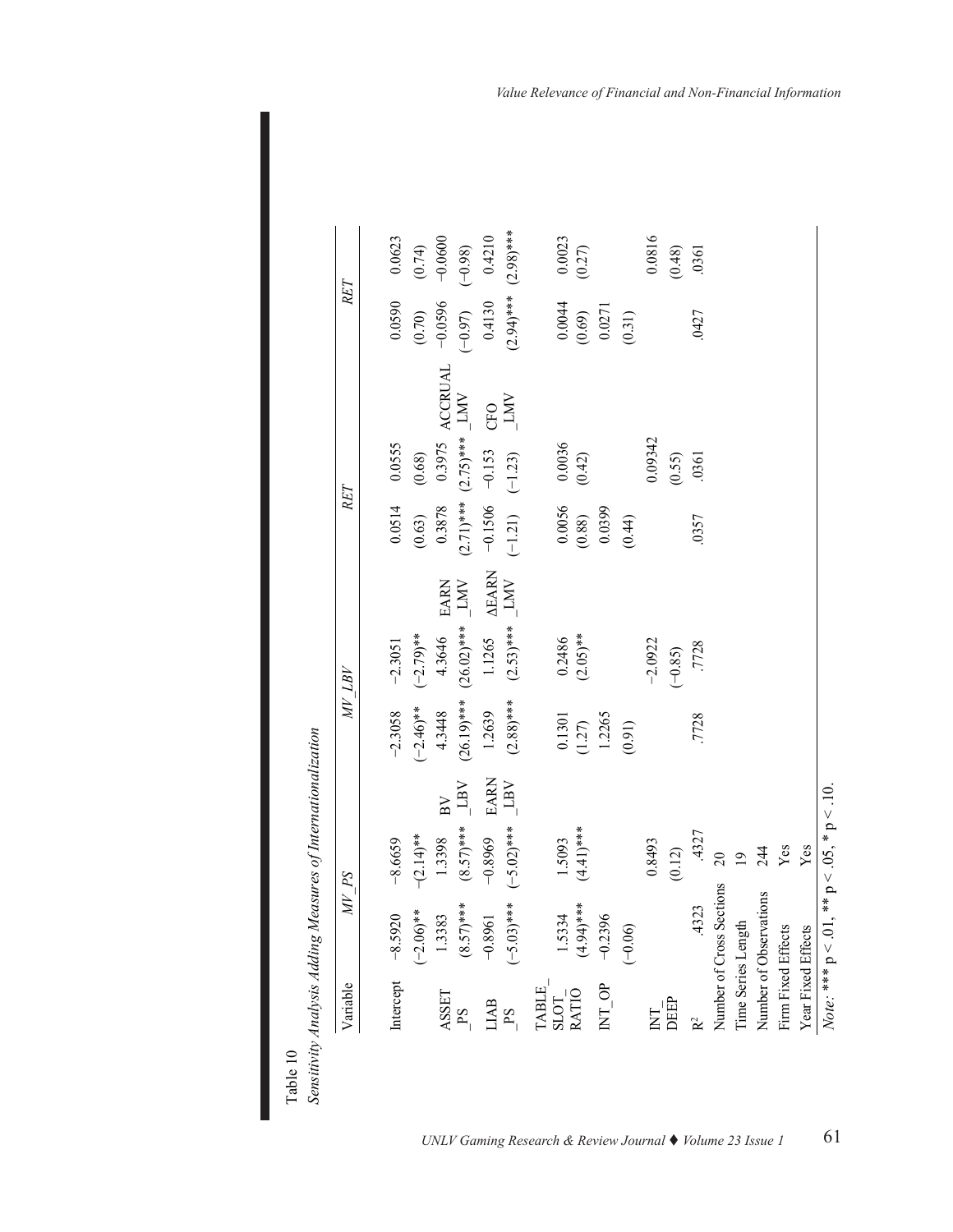Consistent with findings from prior literature, financial information such as assets, liabilities, earnings, book value, and cash flow from operations are value relevant in the casino gaming industry. However, unlike prior literature, we find that accounting accruals are not value relevant in this industry. This may be due to the relatively lower proportion of accruals generated in the casino gaming industry compared to other industries. In terms of non-financial information, we find that the number of table games and the ratio of table games to slot machines help to explain market valuation.

To our knowledge, this is the first study to examine the value relevance of financial and non-financial information in the U.S. casino gaming industry. Our findings are beneficial not only to hospitality and accounting researchers, but they are also of interest to casino gaming operators and investors in hospitality firms. There are a few limitations to our study. First, our access to relevant data allows us only two primary non-financial variables; we have limited data on other potentially informative nonfinancial items. Second, we focus on listed U.S. casino gaming firms that provide data from 1999 to 2017. Some firms do not appear in all years, or are missing financial, nonfinancial, or stock market return data required for our estimations, and therefore we have a relatively small sample size. Further studies could expand the sample size to include international casino gaming firms and explore other non-financial variables.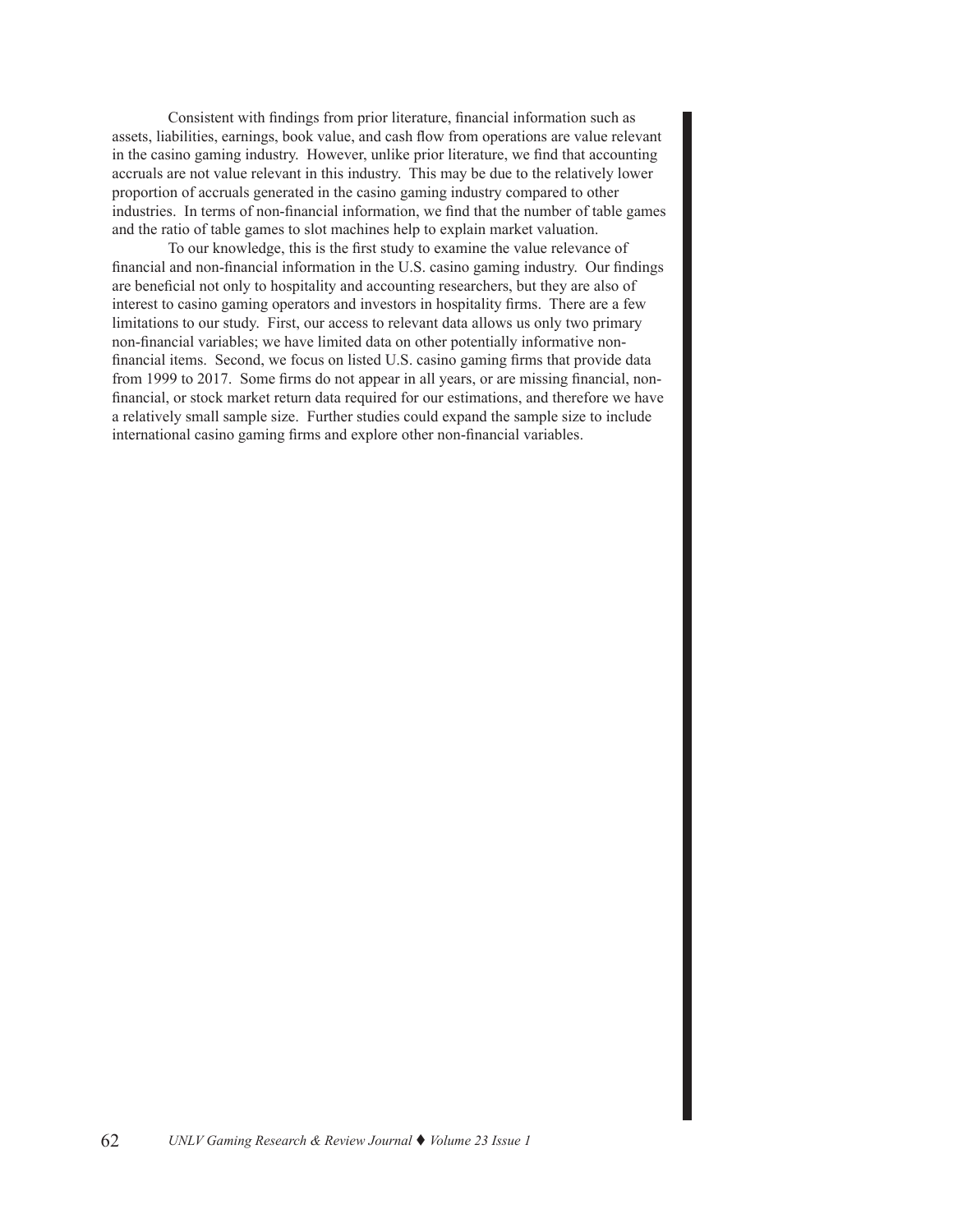#### **References**

- Aboody, D., Hughes, J., & Liu, J. (2002). Measuring value relevance in a (possibly) inefficient market. *Journal of Accounting Research*, *40*(4), 965–986. [https://doi.](https://doi.org/10.1111/1475-679X.00078
) [org/10.1111/1475-679X.00078](https://doi.org/10.1111/1475-679X.00078
)
- American Gaming Association. (2015). By the book database, taxation and revenue sharing. Retrieved from [https://www.gettoknowgaming.org/by-the-book](https://www.gettoknowgaming.org/by-the-book  )
- American Gaming Association. (2016). State of the States. Retrieved from [https://www.](https://www.americangaming.org/sites/default/files/2016%20State%20of%20the%20States_FINAL.pdf  ) [americangaming.org/sites/default/files/2016%20State%20of%20the%20States\\_](https://www.americangaming.org/sites/default/files/2016%20State%20of%20the%20States_FINAL.pdf  ) [FINAL.pdf](https://www.americangaming.org/sites/default/files/2016%20State%20of%20the%20States_FINAL.pdf  )
- Amir, E., & Lev, B. (1996). Value-relevance of non-financial information: The wireless communications industry. *Journal of Accounting and Economics*, *22*(1–3), 3–30. https://doi[.org/10.1016/S0165-4101\(96\)00430-2](https://doi.org/10.1016/S0165-4101(96)00430-2
)
- Ball, R., Gerakos, J., Linnainmaa, J. T., & Nikolaev, V. (2016). Accruals, cash flows, and operating profitability in the cross section of stock returns. *Journal of Financial Economics*, *121*(1), 28–45.<https://doi.org/10.1016/j.jfineco.2016.03.002>
- Barth, M. E., Beaver, W. H., Hand, J. R. M., & Landsman, W. R. (1999). Accruals, cash flows and equity values. *Review of Accounting Studies*, *4*(3–4), 205–229. [https://](https://doi.org/10.1023/A:1009630100586
) [doi.org/10.1023/A:1009630100586](https://doi.org/10.1023/A:1009630100586
)
- Barth, M. E., Cram, D. P., & Nelson, K. K. (2001). Accruals and the prediction of future cash flow. *The Accounting Review*, *76*(1), 27–58. [https://doi.](https://doi.org/10.1108/01409171111146715
) [org/10.1108/01409171111146715](https://doi.org/10.1108/01409171111146715
)
- Borghesi, R., Annaraud, K., & Singh, D. (2015). Are hospitality industry IPO stock returns predictable? *International Journal of Hospitality Management*, *44*, 23– 27. [http://doi.org/10.1016/j.ijhm.2014.09.007](http://doi.org/10.1016/j.ijhm.2014.09.007
)
- Boylan, S. (2016). Nevada gaming revenue: A comparative analysis of slots and tables. *Center for Gaming Research Occasional Paper Series*, Paper *34*, 1–11.
- Brinkerhoff-Jacobs, J. (2015, November 24). Going Non-Gaming. *Casino Style*. Retrieved from<https://casinostylemagazine.com/article/going-non-gaming/>
- Burgstahler, D. C., & Dichev, I. D. (1997). Earnings, adaptation and equity value. *The Accounting Review*, *72*(2), 187–215. Retrieved from [http://www.jstor.org/](http://www.jstor.org/stable/248552
) [stable/248552](http://www.jstor.org/stable/248552
)
- Cheung, W. M. Y., & Lam, D. (2015). Comparing the price of sin: Abnormal returns of cross-listed casino gaming stocks in the Hong Kong and US markets. *International Journal of Hospitality Management*, *45*, 73–76. [https://doi.](https://doi.org/10.1016/j.ijhm.2014.12.002
) [org/10.1016/j.ijhm.2014.12.002](https://doi.org/10.1016/j.ijhm.2014.12.002
)
- Collins, D. W., Maydew, E. L., & Weiss, I. S. (1997). Changes in the value-relevance of earnings and book values over the past forty years. *Journal of Accounting and Economics*, *24*(1), 39–67. https://doi[.org/10.1016/S0165-4101\(97\)00015-3](https://doi.org/10.1016/S0165-4101(97)00015-3
)
- Dechow, P. M. (1994). Accounting earnings and cash flows as measures of firm performance: The role of accounting accruals. *Journal of Accounting and Economics*, *18*(1), 3–42. https://doi[.org/10.1016/0165-4101\(94\)90016-7](https://doi.org/10.1016/0165-4101(94)90016-7
)
- Eadington, W. R. (1999). The economics of casino gambling. *Journal of Economics Perspectives*, *13*(3), 173–192. [https://doi.org/ 10.1257/jep.13.3.173](https://doi.org/ 10.1257/jep.13.3.173
)
- Francis, J., & Schipper, K. (1999). Have financial statements lost their relevance? *Journal of Accounting Research*, *37*(2), 319–352. [https://doi.org/10.2307/2491412](https://doi.org/10.2307/2491412
)
- Graham, C. M., Cannice, M. V., & Sayre, T. L. (2001). The value-relevance of financial and non-financial information for internet companies. *Thunderbird International Business Review*, *44*(1), 47–70. [https://doi.org/10.1002/tie.10.38](https://doi.org/10.1002/tie.10.38
)
- Greene, W. (1993). *Econometric analysis.* 2nd edition. Macmillan Publishing Company. New York.
- Gu, Z., & Kim, H. (1998). Casino firms' risk features and their beta determinants. *Progress in Tourism and Hospitality Research*, *4*(4), 357–365. [https://doi.](https://doi.
org/10.1002/(SICI)1099-1603(199812)4:4<357::AID-PTH166>3.0.CO;2-O) [org/10.1002/\(SICI\)1099-1603\(199812\)4:4<357::AID-PTH166>3.0.CO;2-O](https://doi.
org/10.1002/(SICI)1099-1603(199812)4:4<357::AID-PTH166>3.0.CO;2-O)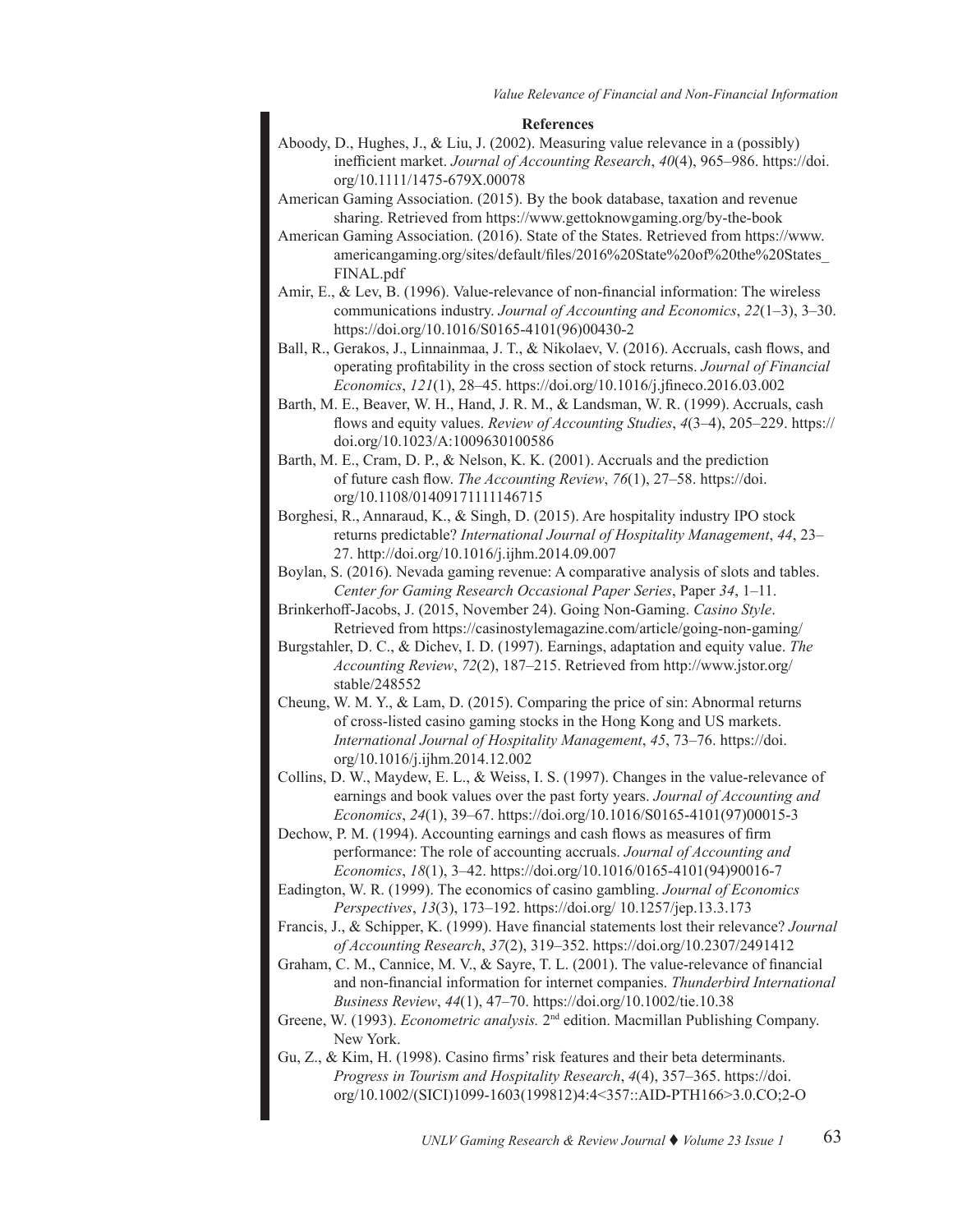- Heim, J. (2015, June 7). Casinos bet on growth in table games, removing slot machines to make room. *The Washington Post*. Retrieved from [https://www.washingtonpost.](https://www.washingtonpost.com/local/maryland-casinos-shed-slots-as-demand-grows-for-table-games/2015/06/07/e6c0fbb8-0b0c-11e5-95fd-d580f1c5d44e_story.html) [com/local/maryland-casinos-shed-slots-as-demand-grows-for-table](https://www.washingtonpost.com/local/maryland-casinos-shed-slots-as-demand-grows-for-table-games/2015/06/07/e6c0fbb8-0b0c-11e5-95fd-d580f1c5d44e_story.html)[games/2015/06/07/e6c0fbb8-0b0c-11e5-95fd-d580f1c5d44e\\_story.html](https://www.washingtonpost.com/local/maryland-casinos-shed-slots-as-demand-grows-for-table-games/2015/06/07/e6c0fbb8-0b0c-11e5-95fd-d580f1c5d44e_story.html)
- Hollingsworth, J. (2017, May 31). Why Singapore casinos can't collect from China's high rollers? *South China Morning Post*. Retrieved from [https://www.scmp.com/](https://www.scmp.com/news/china/diplomacy-defence/article/2096328/why-singapore-casinos-cant-collect-chinas-high-rollers
) [news/china/](https://www.scmp.com/news/china/diplomacy-defence/article/2096328/why-singapore-casinos-cant-collect-chinas-high-rollers
)diplomacy-defence/article/2096328/why-singapore-casinos-cantcollect-chinas-high-rollers
- Huber, A. (2015, April 22). The future of the gambling industry in the United States. *Casino News Daily*. Retrieved from https://www.casinonewsdaily. com/2015/04/22/the-future-of-the-gambling-industry-in-the-united-states[/](https://www.casinonewsdaily.com/2015/04/22/the-future-of-the-gambling-industry-in-the-united-states/
)
- Hughes, K. E. (2000). The value relevance of non-financial measures of air pollution in the electric utility industry. *The Accounting Review*, *75*(2), 209–228. [https://doi.](https://doi.org/10.2308/accr.2000.75.2.209
) org/[10.2308/accr.2000.75.2.209](https://doi.org/10.2308/accr.2000.75.2.209
)
- Ittner, C. D., & Larcker, D. F. (1998). Are non-financial measures leading indicators of financial performance? An analysis of customer satisfaction. *Journal of Accounting Research*, *36*, 1–35. [https://doi.org/10.2307/2491304](https://doi.org/10.2307/2491304
)
- Lam, K., Sami, H. & Zhou, H. (2013). Changes in value relevance of accounting information over time: Evidence from the emerging market of China. *Journal of Contemporary Accounting & Economics*, *9*, 123–135. [http://doi.org/10.1016/j.](http://doi.org/10.1016/j.jcae.2013.06.001
) [jcae.2013.06.001](http://doi.org/10.1016/j.jcae.2013.06.001
)
- Landsman, W. R., & Maydew, E. L. (2002). Has the information content of quarterly earnings announcements declined in the past three decades? *Journal of Accounting Research*, *40*(3), 797–808. https://doi[.org/10.1111/1475-679X.00071](https://doi.org/10.1111/1475-679X.00071
)
- Lev, B. (1989). On the usefulness of earnings and earnings research: Lessons and directions from two decades of empirical research. *Journal of Accounting Research*, *27*, 153–192. http://dx.doi[.org/10.2307/2491070](http://dx.doi.org/10.2307/2491070
)
- Lev, B., & Zarowin, P. (1999). The boundaries of financial reporting and how to extend them. *Journal of Accounting Research*, *37*(2), 353–385. [http://dx.doi.](http://dx.doi.org/10.2307/2491413
) [org/10.2307/2491413](http://dx.doi.org/10.2307/2491413
)
- Lock, S. (2018, November 12). Casino industry statistics and facts. Retrieved from [https://www.statista.com/topics/1053/casinos/](https://www.statista.com/topics/1053/casinos/ )
- Morse, E. A., & Goss, E. P. (2007). *Governing fortune: Casino gambling in America.* University of Michigan Press. [https://doi.org/10.1111/j/1467-]( https://doi.org/10.1111/j/1467-9787.2008.00604_15.x
) [9787.2008.00604\\_15.x]( https://doi.org/10.1111/j/1467-9787.2008.00604_15.x
)
- Ou, J. A., & Penman, S. H. (1989). Financial statement analysis and the prediction of stock returns. *Journal of Accounting and Economics*, *11*(4), 295–329. [https://doi.](https://doi.org/10.1016/0165-4101(89)90017-7
) [org/10.1016/0165-4101\(89\)90017-7](https://doi.org/10.1016/0165-4101(89)90017-7
)
- Rayburn, J. (1986). The association of operating cash flow and accruals with security returns. *Journal of Accounting Research*, *24*, 112–133. [https://doi.](https://doi.org/10.2307/2490732
) [org/10.2307/2490732](https://doi.org/10.2307/2490732
)
- Regional Economics Applications Laboratory (REAL). (2003). *Economic impact of the casino gaming industry on the State of Illinois and local communities.* Urbana: University of Illinois.
- Repetti, T. and Kim, J. S. (2010). Analyzing the relationship between systematic risk and financial variables in the casino industry. *UNLV Gaming Research and Review Journal*, *14*(2), 47–57. Retrieved from https://digitalscholarship.unlv.edu/grrj/ vol14/iss2/4
- Riley, R. A. Jr., Pearson, T. A., & Trompeter, G. (2003). The value relevance of nonfinancial performance variables and accounting information: The case of the airline industry. *Journal of Accounting and Public Policy*, *22*(3), 231–254. [https://doi.org/ 10.1016/S0278-4254\(03\)00021-8](https://doi.org/ 10.1016/S0278-4254(03)00021-8
)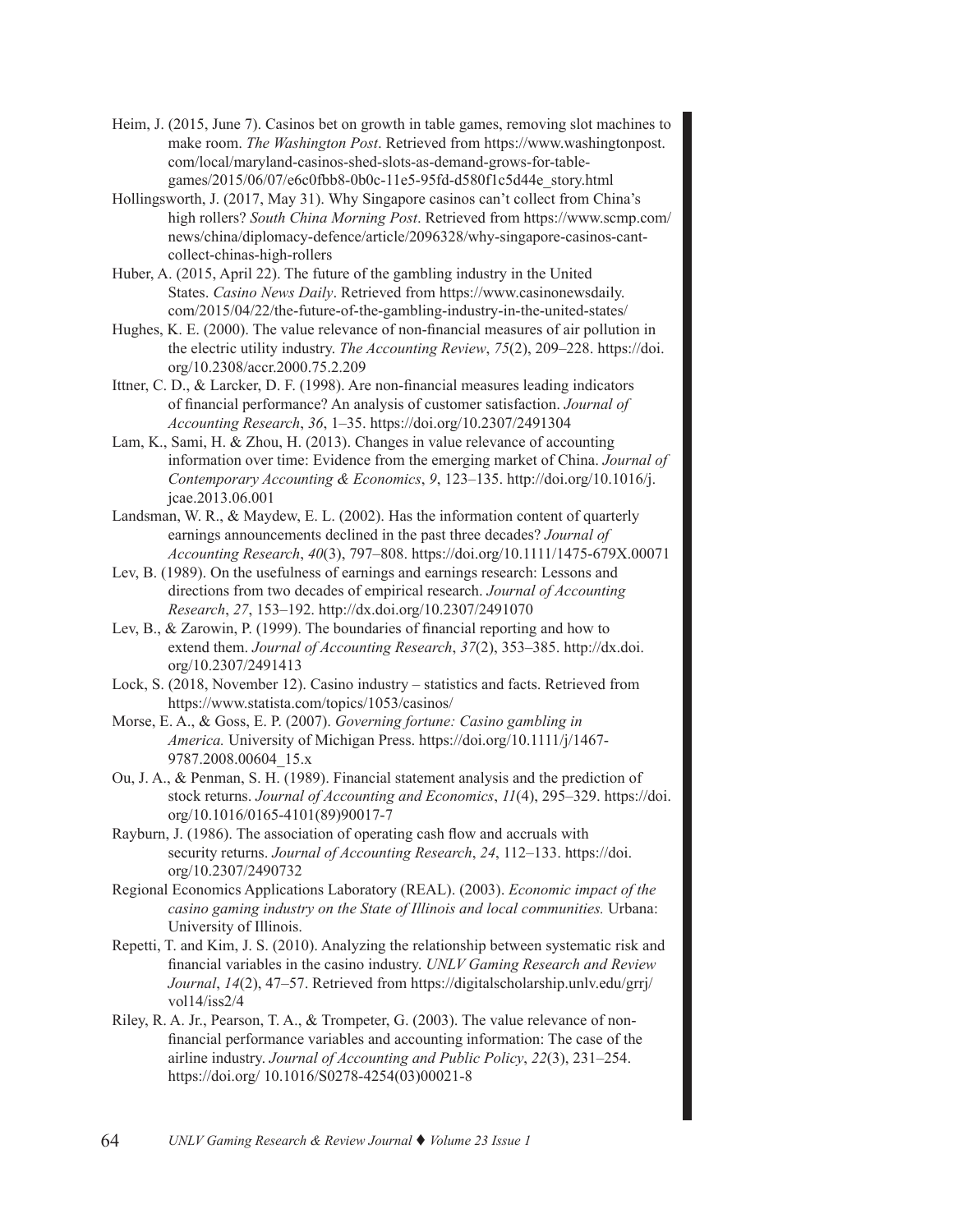- Rose, A., & Associates. (1998). *The regional economic impacts of casino gambling: Assessment of the literature and establishment of a research agenda.* State College, PA: Adam Rose and Associates.
- Sami, H., & Zhou, H. (2004). A comparison of value relevance of accounting information in different segments of the Chinese stock market. *The International Journal of Accounting*, *39*(4), 403–427. [https://doi.org/10.1016/j.intacc.2004.08.001](https://doi.org/10.1016/j.intacc.2004.08.001
)
- Schectman, J., & Koh, G.Q. (2016, September 30). Vegas casino's attempt to collect a debt exposes world of Chinese high-rollers. *Reuters*. Retrieved fro[m http://](http://www.reuters.com/investigates/special-report/usa-vegas-shell/   
) [www.reuters.com/investigates/special-report/usa-vegas-shell/](http://www.reuters.com/investigates/special-report/usa-vegas-shell/   
)
- Securities and Exchange Commission (SEC) (2016). Fast answers: Form 10K. Retrieved from<http://www.sec.gov/answers/form10k.htm>.
- Singal, M. (2012). Effect of consumer sentiment on hospitality expenditures and stock returns. *International Journal of Hospitality Management*, *31*(2), 511–521. [https://doi.org/ 10.1016/j.ijhm.2011.07.009](https://doi.org/ 10.1016/j.ijhm.2011.07.009
)
- Siu, R. C. S., & Eadington, W. R. (2009). Table games or slots? Competition, evolution and game preference in Macao's casino market. *Journal of Gambling Business and Economics*, *3*(1), 41–63. [http://dx.doi.org/10.5750/jgbe.v3i1.541](http://dx.doi.org/10.5750/jgbe.v3i1.541
)
- Standard and Poor's (2008). Compustat Data Navigator white paper: Gaming industry– specific data. Retrieved from Compustat database.
- Subramanyam, K. (2014). *Financial Statement Analysis*. 11<sup>th</sup> edition. New York: McGraw-Hill.
- Suh, E. (2011). Examining the indirect impact of showroom entertainment on hourly slot gaming volume: The case of a Las Vegas hotel-casino. *International Journal of Hospitality Management*, *30*(3), 522–529. [https://doi.org/10.1016/j.](https://doi.org/10.1016/j.ijhm.2010.08.006
) [ijhm.2010.08.006](https://doi.org/10.1016/j.ijhm.2010.08.006
)
- Tanford, S., & Suh, E. (2012). How restaurants variety indirectly impacts gaming for different casino worth segments. *International Journal of Contemporary Hospitality Management*, *25*(3), 328–345. [https://doi.](https://doi.org/10.1108/09596111311311008
) [org/10.1108/09596111311311008](https://doi.org/10.1108/09596111311311008
)
- Thalheimer, R., & Ali, M. M. (2008). Table games, slot machines and casino revenue. *Applied Economics*, *40*(18), 2395–2404. [https://doi.](https://doi.org/10.1080/00036840600959891
) [org/10.1080/00036840600959891](https://doi.org/10.1080/00036840600959891
)
- Williams, R. J., Rehm, J., & Stevens, R. M. G. (2011). *The social and economic impacts of gambling.* Final report prepared for the Canadian Consortium for Gambling Research, March 11, 2011.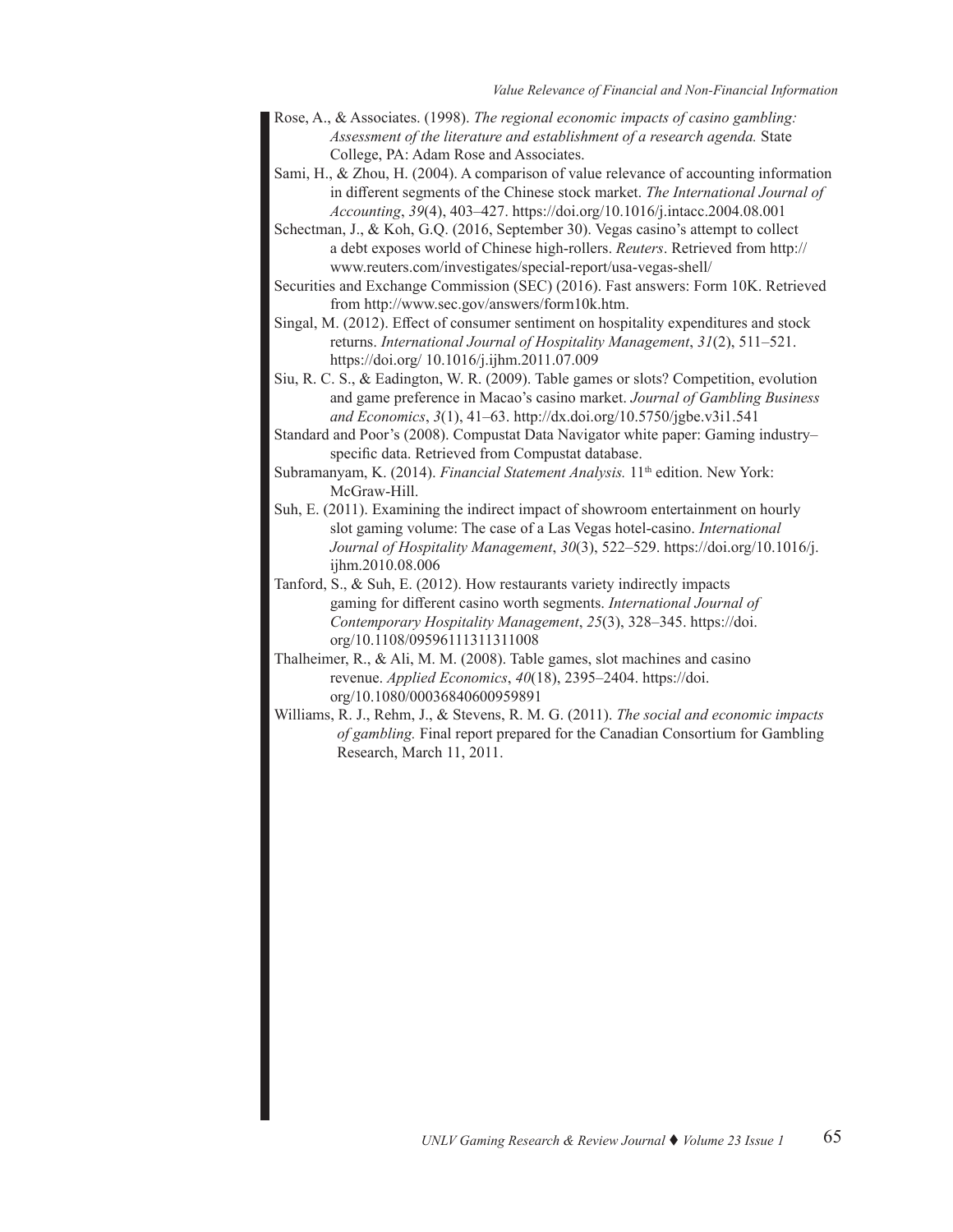# **Appendix A**

| List of Firms and the Number of Observations |  |
|----------------------------------------------|--|
|----------------------------------------------|--|

|                | Name of Firm                            | Beginning Year | <b>Ending Year</b> | Total Firm-<br>Year<br>Observations |
|----------------|-----------------------------------------|----------------|--------------------|-------------------------------------|
| $\mathbf{1}$   | Ameristar Casinos Inc.                  | 1999           | 2011               | 13                                  |
| $\overline{2}$ | Boyd Gaming Corp                        | 1999           | 2016               | 18                                  |
| 3              | <b>Caesars Entertainment Corp</b>       | 2013           | 2016               | $\overline{2}$                      |
| $\overline{4}$ | Century Casinos, Inc.                   | 1999           | 2016               | 18                                  |
| 5              | Churchill Downs Inc.                    | 1999           | 2016               | 18                                  |
| 6              | Dover Downs Gaming & Entertainment Inc. | 2003           | 2016               | 14                                  |
| 7              | Eldorado Resorts Inc.                   | 2015           | 2016               | $\overline{2}$                      |
| 8              | Empire Resorts Inc.                     | 1999           | 2016               | 12                                  |
| 9              | Full House Resorts, Inc.                | 2007           | 2016               | 10                                  |
| 10             | Golden Entertainment Inc.               | 2013           | 2016               | $\overline{4}$                      |
| 11             | Isle of Capri Casinos Inc.              | 1999           | 2015               | 17                                  |
| 12             | Las Vegas Sands Corp                    | 2005           | 2016               | 12                                  |
| 13             | <b>MGM</b> Resorts International        | 1999           | 2017               | 19                                  |
| 14             | MTR Gaming Group Inc.                   | 1999           | 2012               | 14                                  |
| 15             | Melco Crown Entertainment Ltd           | 2007           | 2017               | 11                                  |
| 16             | Monarch Casino & Resort, Inc.           | 1999           | 2017               | 19                                  |
| 17             | Nevada Gold & Casinos Inc.              | 2006           | 2017               | 12                                  |
| 18             | Penn National Gaming Inc.               | 1999           | 2015               | 17                                  |
| 19             | Riviera Holdings Corp                   | 1999           | 2002               | $\overline{4}$                      |
| 20             | Wynn Resorts Ltd                        | 2005           | 2012               | 8                                   |
|                | <b>Total Firm-Year Observations</b>     |                |                    | 244                                 |